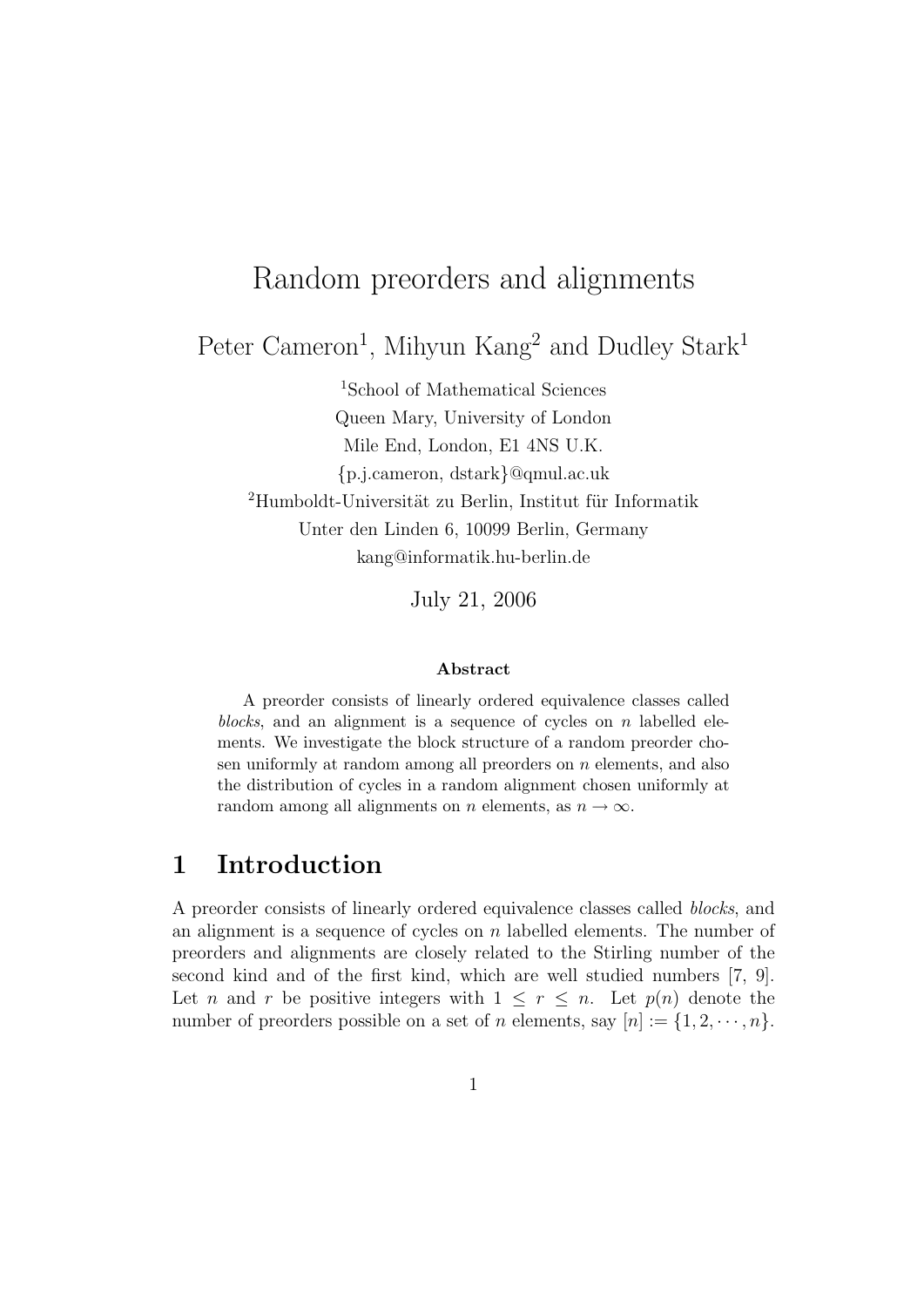Let  $S(n, k)$  denote the Stirling number of the second kind. Note that the number of preorders with exactly r blocks is

$$
p(n,r) = r!S(n,r) \tag{1}
$$

Therefore,  $p(n) = \sum_{r=0}^{n} r! S(n,r)$ . Let  $q(n)$  denote the number of alignment possible on [n], and let  $q(n,r)$  denote the number of alignment possible on [n] with exactly r cycles. Let  $s(n,r)$  denote the Stirling number of the first kind, which is defined by the rule that  $(-1)^{n-r} s(n,r)$  counts the number of permutations of  $[n]$  with exactly r cycles. Note that the number of alignments on  $[n]$  with exactly r cycles is

$$
q(n,r) = r!(-1)^{n-r}s(n,r)
$$
\n(2)

and therefore  $q(n) = \sum_{r=1}^{n} q(n,r) = \sum_{r=1}^{n} r! |s(n,r)|$ . These numbers can be extended for all nonnegative integers n and r by defining  $p(n, r) = 0$  unless  $1 \le r \le n$ , but  $p(0,0) = 1$ , and  $s(n,r) = 0$  unless  $1 \le r \le n$ , but  $s(0,0) = 1$ . The identity

$$
\sum_{n=0}^{\infty} \frac{S(n,r)z^n}{n!} = \frac{(e^z - 1)^r}{r!}
$$
 (3)

is proven in Proposition  $(5.4.1)$  of  $[7]$  using inclusion-exclusion. It is also proved that the exponential generating function of the Stirling number of the first kind  $s(n, r)$  with r fixed has an explicit form (see e.g., Proposition  $(5.4.4)$  of  $[7]$ 

$$
\sum_{n=0}^{\infty} \frac{s(n,r)z^n}{n!} = \sum_{n=r}^{\infty} \frac{s(n,r)z^n}{n!} = \frac{(\ln(1+z))^r}{r!}.
$$
 (4)

In this paper we derive a key lemma (Lemma 3.1) from (1) to look at the block structure of a random preorder. We give asymptotic estimates of the number of blocks, the size of a typical block, and the number of blocks of a particular size. We show that the maximal size of a block asymptotically takes on one of two values.

There have been previous results about random preorders. It was shown in [3] that the number of blocks is asymptotically normal. In [9], Proposition V.6, the asymptotic expectation and variance of the number of blocks of size s are derived for fixed s only, while we find the asymptotic number of blocks of size s for  $s = s(n)$ , thereby giving a complete description of the block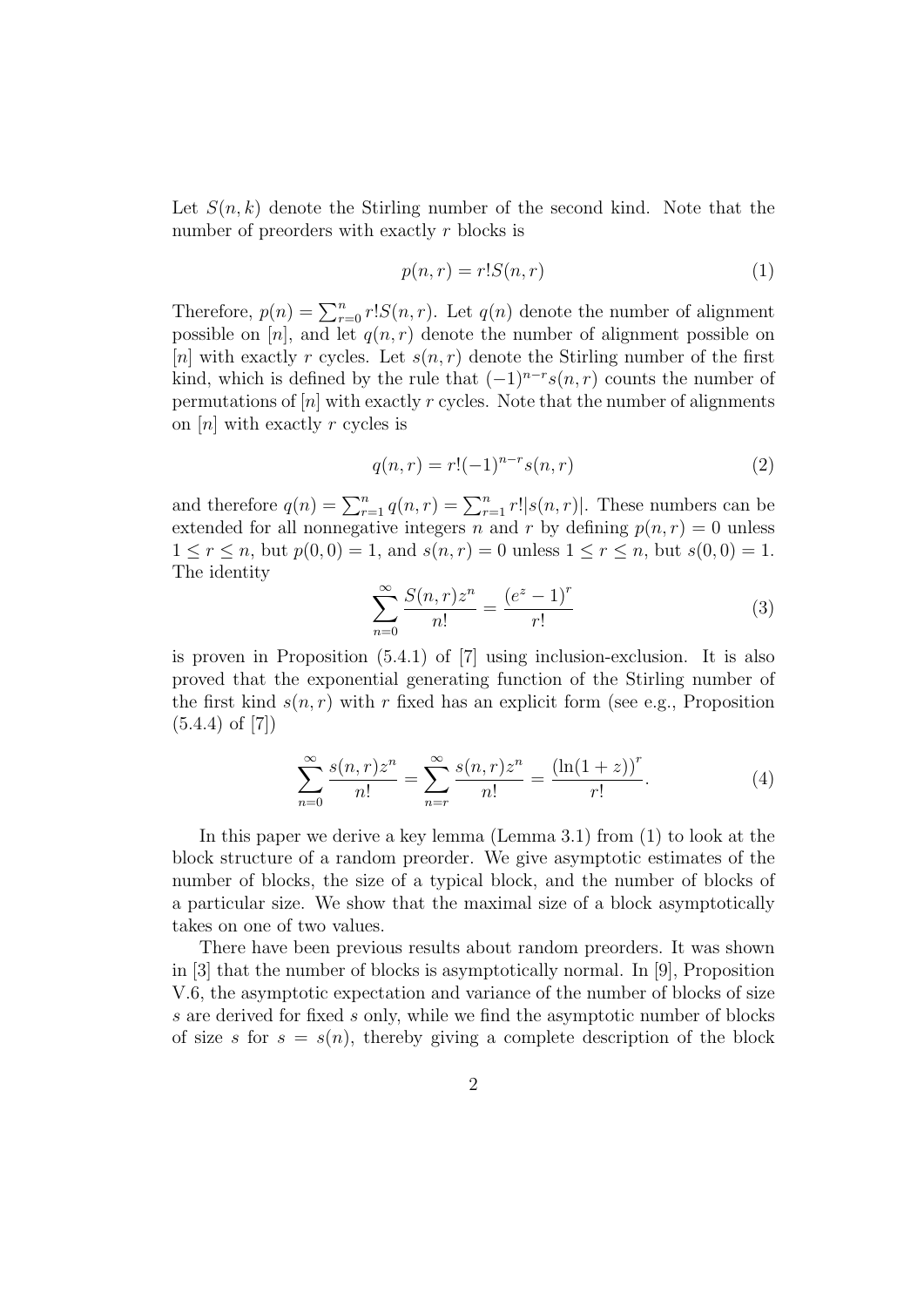structure of random preorders. The distribution of the maximal block size of a random preorder was looked at in Example 8 (Largest number of pre-images in surjections) of [12]. We go further and get a two point concentration result.

We also use (2) to derive another key lemma (Lemma 4.1) and use it to study the cycle structure of random alignments. We get a complete description of the cycle structure and size of a typcial cycle as well as an almost sure asymptotic for the size of the largest cycle. Previous results on alignments, such as the moments of the number of cycles of fixed size, can be found in [9].

Preorders and alignments are orbits of particular oligomorphic permutation groups and the structure of orbits of other oligomorphic permutation groups may be the subject of further related study. Some further remarks to that effect are made in the concluding section.

### 2 Preliminaries

If  $f(z) = \sum_{n=0}^{\infty} a_n z^n$  is a power series, then we use the notation  $[z^n] f(z)$  to denote  $a_n$ .

**Lemma 2.1** Let  $f(z) = (1-z)^{-\alpha}$  with  $\alpha \notin \{0, -1, -2, \ldots\}$ . For large n the coefficients  $[z^n] f(z)$  has a singular expansion in descending powers of n,

$$
\left[z^{n}\right]f(z) = \binom{n+\alpha-1}{n} \sim \frac{n^{\alpha-1}}{\Gamma(\alpha)} \left(1 + \sum_{k=1}^{\infty} \frac{e_{k}(k)}{n^{k}}\right) \tag{5}
$$

where  $\Gamma(\alpha) := \int_0^\infty e^{-t} t^{\alpha-1} dt$  for  $\alpha \notin \{0, -1, -2, \ldots\}$ , and  $e_k(k)$  is a polynomial in  $k$  of degree  $2k$ .

Note in particular that  $\Gamma(k+1) = k!$  for positive integer k.

A random variable  $X$  has the logarithmic distribution with parameter  $p \in (0, 1)$  if for  $k = 1, 2, 3, \dots$ ,

$$
\mathbb{P}(X = k) = \frac{p^k}{k \ln(1 - p)^{-1}}.
$$

It is denoted by  $Log(p)$  and its mean and variance are given by

$$
\mathbb{E}(X) = \frac{p}{(1-p)\ln(1-p)^{-1}}, \quad \text{Var}(X) = \frac{-p(p+\ln(1-p))}{(1-p)^2\ln^2(1-p)}.
$$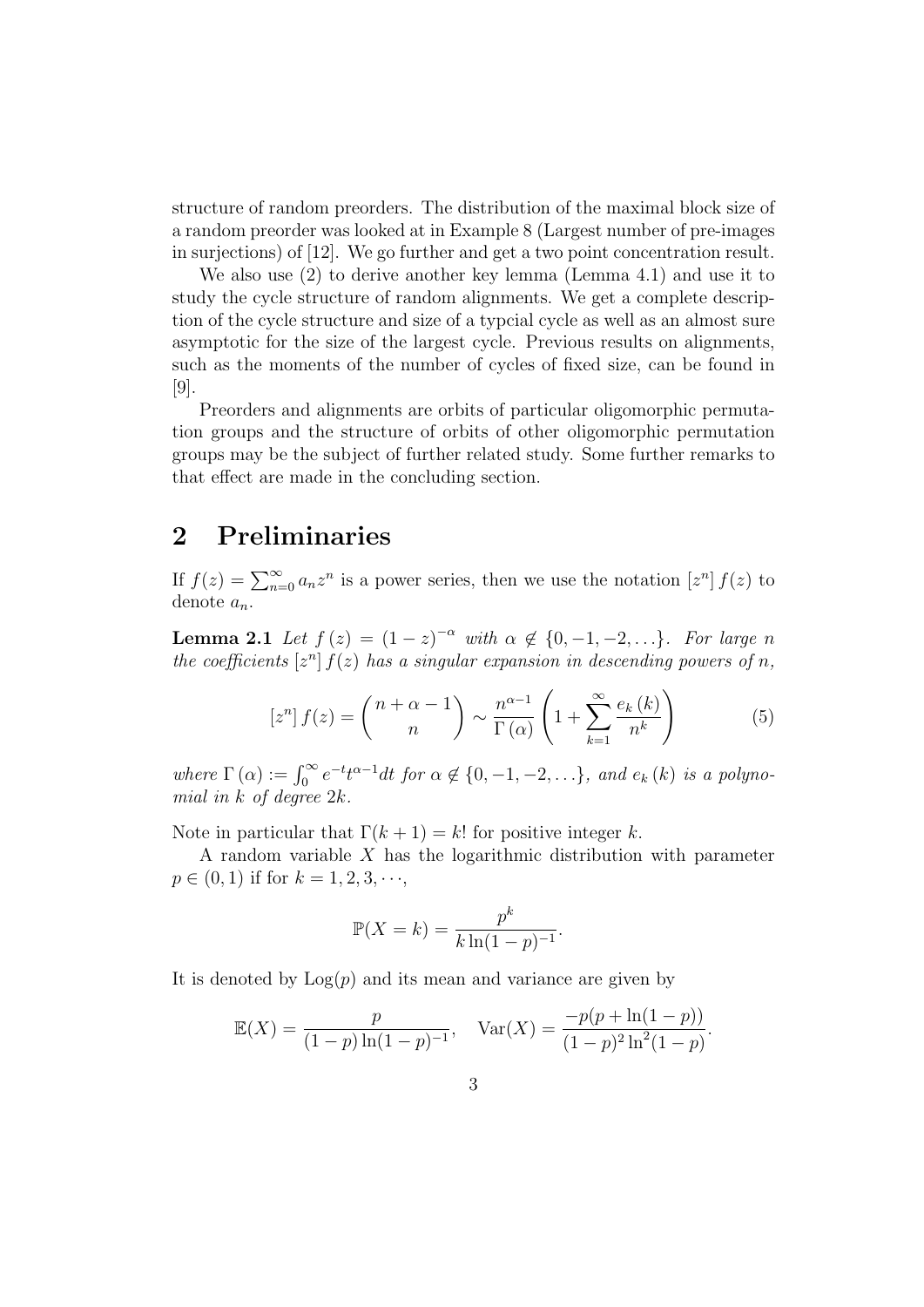We use the notation  $a_n \sim b_n$  for sequences  $a_n, b_n$  to mean  $\lim_{n\to\infty} a_n/b_n =$ 1. We write  $X_n \stackrel{\text{a.a.s.}}{\sim} a_n (X_n)$  converges to  $a_n$  asymptotically almost surely) to mean  $\lim_{n\to\infty} \mathbb{P}(|X_n/a_n-1|>\epsilon) = 0$  for all  $\epsilon > 0$ .

We need Chebyshev's inequality: for a random variable X and any  $\lambda > 0$ 

$$
\mathbb{P}(|X - \mathbb{E}(X)| \ge \lambda) \le \frac{\text{Var}(X)}{\lambda^2} \tag{6}
$$

The kth falling factorial of a real number  $x$  is defined to be

$$
(x)_k = x(x-1)(x-2)\cdots(x-k+1)
$$

(and thus  $(x)_k = 0$  for a nonnegative integer  $x < k$ ). The kth factorial moment of a random variable  $X$  to be

$$
\mathbb{E}(X)_k = \mathbb{E}X(X-1)(X-2)\cdots(X-k+1).
$$

Observe that for any  $x$ 

$$
\sum_{r=0}^{\infty} (r)_k x^r = \frac{k! x^k}{(1-x)^{k+1}}.
$$
 (7)

$$
\sum_{r=0}^{\infty} (k+r)_k x^r = \frac{d^k}{dx^k} \frac{x^k}{1-x} = \sum_{j=0}^k {k \choose j} \frac{(k-j)!(k)_j x^{k-j}}{(1-x)^{k-j+1}},
$$
(8)

which follows from the Leibnitz formula  $\frac{d^k}{dx^k}uv = \sum_{j=0}^k {k \choose j}$  $\int_{j}^{k} \int \frac{d^{j}}{dx^{j}} u \frac{d^{k-j}}{dx^{k-j}} v$  for functions  $u(x)$  and  $v(x)$ .

### 3 Random preorders

Let R be a binary relation on a set X. We say R is reflexive if  $(x, x) \in R$ for all  $x \in X$ . We say R is transitive if  $(x, y) \in R$  and  $(y, z) \in R$  implies  $(x, z) \in R$ . A partial preorder is a relation R on X which is reflexive and transitive. A relation R is said to satisfy *trichotomy* if, for any  $x, y \in X$ , one of the cases  $(x, y) \in R$ ,  $x = y$ , or  $(y, x) \in R$  holds. We say that R is a preorder if it is a partial preorder that satisfies trichotomy. The members of X are said to be the *elements* of the preorder.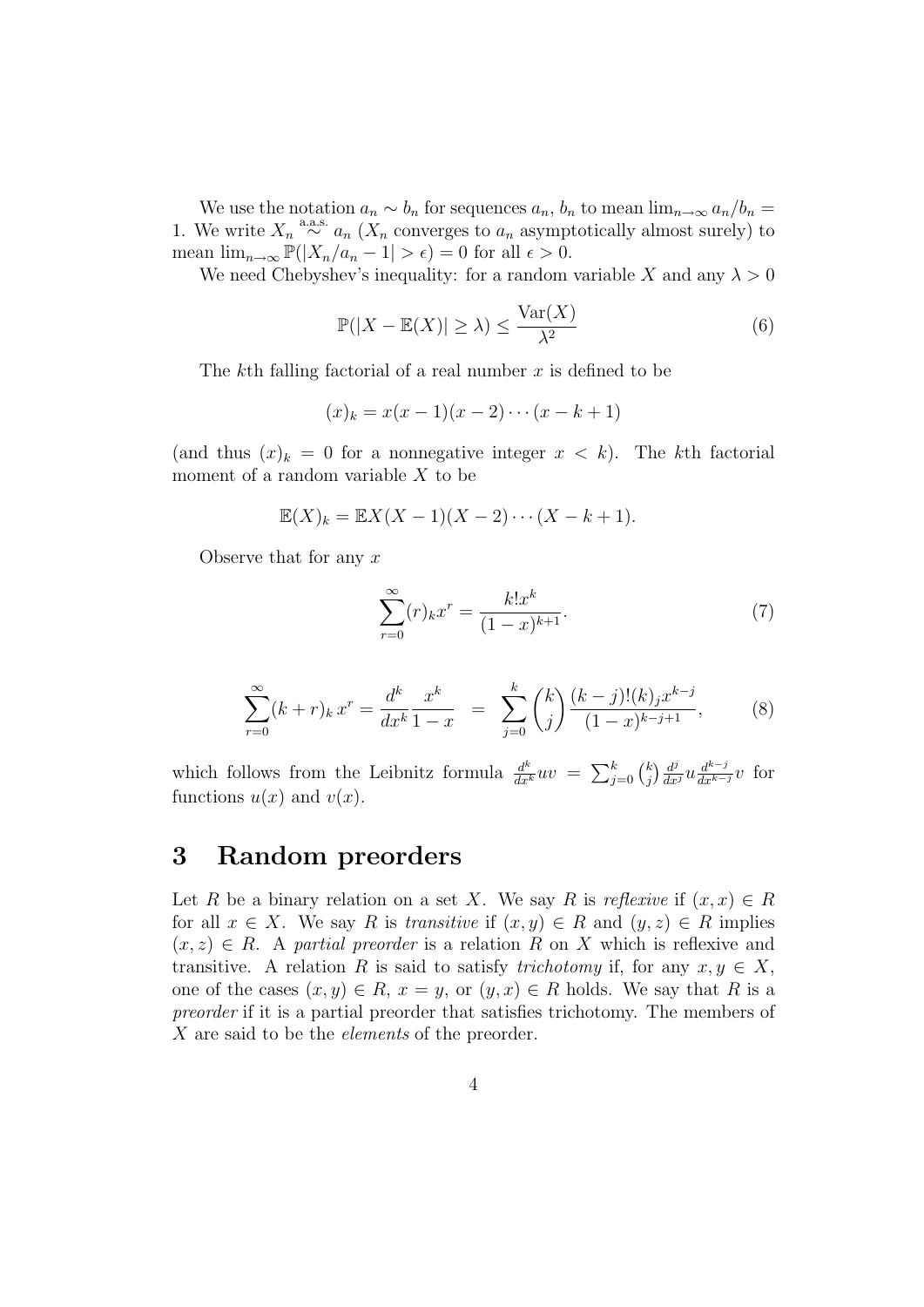A relation R is antisymmetric if, whenever  $(x, y) \in R$  and  $(y, x) \in R$ both hold, then  $x = y$ . A relation R on X is a *partial order* if it is reflexive, transitive, and antisymmetric. A relation is a total order, if it is a partial order which satisfies trichotomy. Given a partial preorder  $R$  on  $X$ , define a new relation S on X by the rule that  $(x, y) \in S$  if and only if both  $(x, y)$  and  $(y, x)$  belong to R. Then S is an equivalence relation. Moreover, R induces a partial order  $\bar{x}$  on the set of equivalence classes of S in a natural way: if  $(x, y) \in R$ , then  $(\overline{x}, \overline{y}) \in \overline{R}$ , where  $\overline{x}$  is the S-equivalence class containing x and similarly for y. We will call an S-equivalence class a block. If R is a preorder, then the relation  $\overline{R}$  on the equivalence classes of S is a total order. See Section 3.8 and question 19 of Section 3.13 in [7] for more on the above definitions and results.

Preorders are used in [14] to model the voting preferences of voters. (A different but equivalent definition of preorders is used in [14], where they are called weak orders.) We suppose that there are n candidates and  $m$  voters. Suppose that X is a finite set representing a collection of candidates. Let  $R_i$ ,  $i = 1, 2, \ldots, m$ , be a set of weak orders on X. Then  $(x, y) \in R_i$  means that the *i*th voter prefers candidate y to candidate x. The  $R_i$  blocks correspond to sets of candidates to which voter  $i$  is indifferent.

The assumption is made in [14] that each voter chooses his voting preference uniformly at random from all of the  $p(n)$  possibilities independently of the other voters. An algorithm for generating a random preorder is given in [14] and the ideas behind the algorithm are used to derive a formula for the probability of the occurrence of "Condorcet's paradox". See [11] for a survey of assumptions on voter preferences used in the study of Condorcet's paradox.

#### 3.1 The number of preorders

In this subsection we study the asymptotic number of preorders and the distribution of blocks in a random preorder. The following consequence of (1) and (3) will be used to derive complete information about the block structure of a random preorder.

**Lemma 3.1** For any sequence  $\theta_r$  and any nonnegative integer n,

$$
\sum_{r=0}^{n} \theta_r p(n,r) = n! [z^n] \left( \sum_{n=0}^{\infty} \theta_n (e^z - 1)^n \right).
$$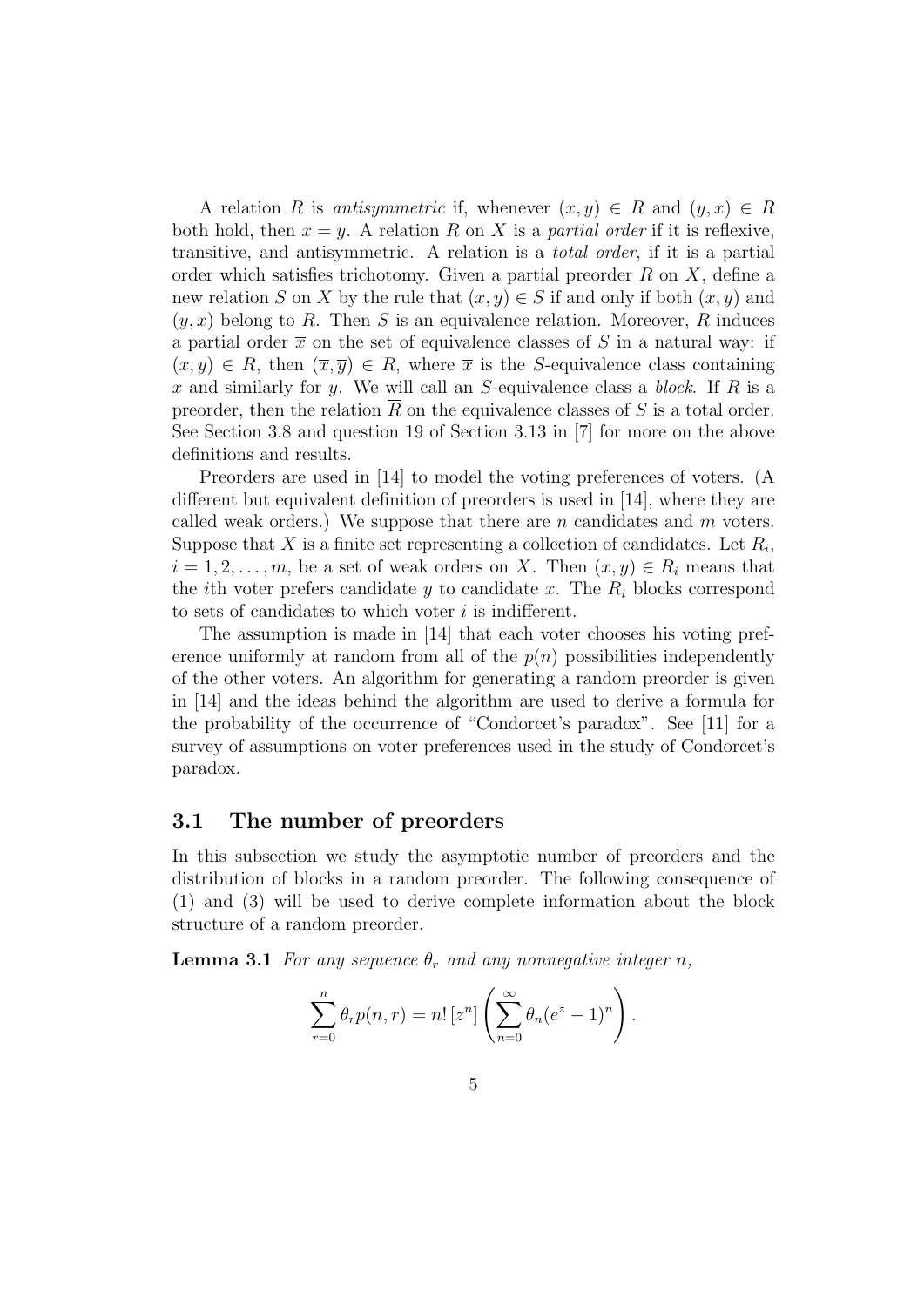Proof We observe that

$$
\sum_{n=0}^{\infty} \left( \sum_{r=0}^{n} \theta_r p(n,r) \right) \frac{z^n}{n!} = \sum_{r=0}^{\infty} \left( \sum_{n=r}^{\infty} \frac{p(n,r)z^n}{n!} \right) \theta_r
$$
  

$$
\stackrel{\text{(1)}}{=} \sum_{r=0}^{\infty} \left( \sum_{n=r}^{\infty} \frac{S(n,r)z^n}{n!} \right) r! \theta_r
$$
  

$$
\stackrel{\text{(3)}}{=} \sum_{r=0}^{\infty} \theta_r (e^z - 1)^r.
$$

The lemma follows immediately.

If we take  $\theta_r = 1$  in Lemma 3.1, then we find that

$$
p(n) = n! [z^n] (2 - e^z)^{-1},
$$

an identity proved in [2]. The singularity of smallest modulus of  $(2-e^z)^{-1}$ occurs at  $z = \log 2$  with residue

$$
\lim_{z \to \log 2} \left( \frac{z - \log 2}{2 - e^z} \right) = \lim_{z \to \log 2} \left( \frac{1}{-e^z} \right) = -\frac{1}{2},\tag{9}
$$

by l'Hôpital's rule. So the function

$$
\frac{1}{2 - e^z} + \frac{1}{2(z - \log 2)}
$$

is analytic in a circle with centre at the origin and the next singularities of  $(2-e^z)^{-1}$  (at  $\log 2 \pm 2\pi i$ ) on the boundary. Thus

$$
p(n) \sim \frac{n!}{2} \left(\frac{1}{\log 2}\right)^{n+1},\tag{10}
$$

and indeed it follows from Theorem 10.2 of [15] that the difference between the two sides is  $o((r - \epsilon)^{-n})$ , where  $r = |\log 2 + 2\pi i|$ ; that is, exponentially small. An exact expression for  $(2-e^z)^{-1}$  is given in [1] in terms of its singularities and the truncation error from using only a finite number of singularities is estimated.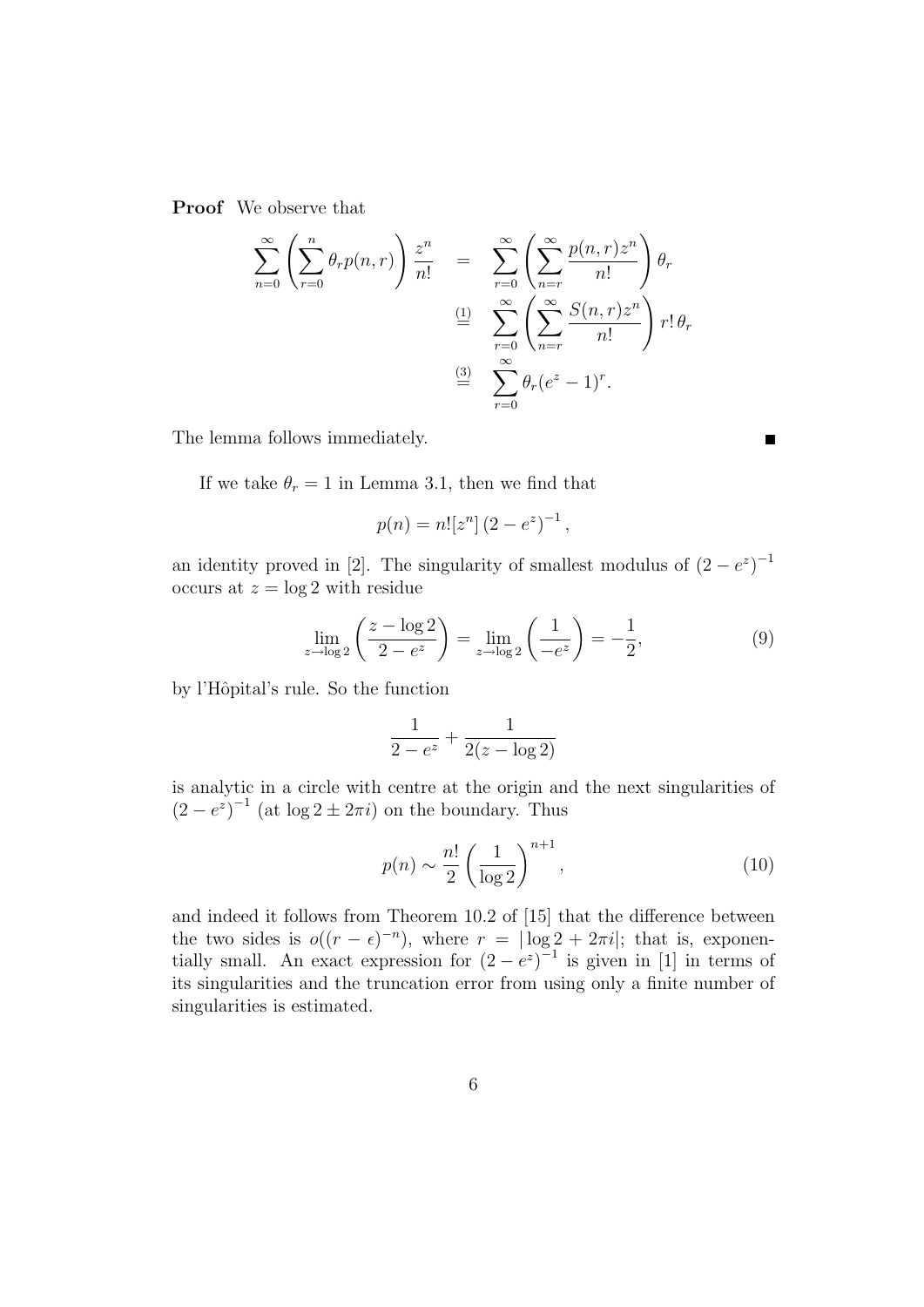#### 3.2 The number of blocks

We are interested in the size of the blocks in a random preorder. Let  $B_1$ be the size of the first block, let  $B_2$  be the size of the second, and let  $B_i$  be the size of the *i*th block. If the preorder has N blocks we define  $B_i = 0$  for  $i > N$ . It is an identity that

$$
\sum_{i=1}^{\infty} B_i = n.
$$
\n(11)

We can represent a preorder on the set X by the sequence  $(B_1, B_2, \ldots),$ where the  $B_i$  are disjoint and  $\bigcup_i B_i = X$ . A related combinatorial object to preorders is set partitions, for which the blocks are not ordered. The block structure of random set partitions has been studied in [16].

We denote the number of blocks of a random preorder on  $n$  elements by  $X_n$ . In terms of the block sizes  $B_i$  we may express  $X_n$  as  $X_n = \sum_{i=1}^{\infty} I[B_i >$ 0, where  $I[B_i > 0]$  is the indicator variable that the *i*th block has positive size. In this section we give asymptotics for  $X_n$ .

Define  $\lambda_n$  to be

$$
\lambda_n = \frac{n}{2\log 2}.\tag{12}
$$

We will show that  $\mathbb{E}(X_n)_k \sim \lambda_n^k$  for each fixed  $k \geq 0$ . By a standard argument using Chebyshev's inequality, the asymptotics of the first two moments implies that  $\overline{X}_n \stackrel{\text{a.a.s.}}{\sim} \frac{n}{2 \log 2}$ . Theorem 3.1 agrees with Example 3.4 of [3], where it is shown that  $(X_n - \lambda_n)/\sqrt{\lambda_n}$  converges in distribution to a standard normal.

Theorem 3.1 The kth falling moment of the number of blocks of a random preorder equals

$$
\mathbb{E}(X_n)_k = \frac{k!n!}{p(n)} [z^n] \frac{(e^z - 1)^k}{(2 - e^z)^{k+1}}.
$$
\n(13)

It follows that for fixed k

$$
\mathbb{E}(X_n)_k \sim \lambda_n^k \tag{14}
$$

and that

$$
X_n \stackrel{\text{a.a.s.}}{\sim} \lambda_n,
$$

where  $\lambda_n$  is defined by (12).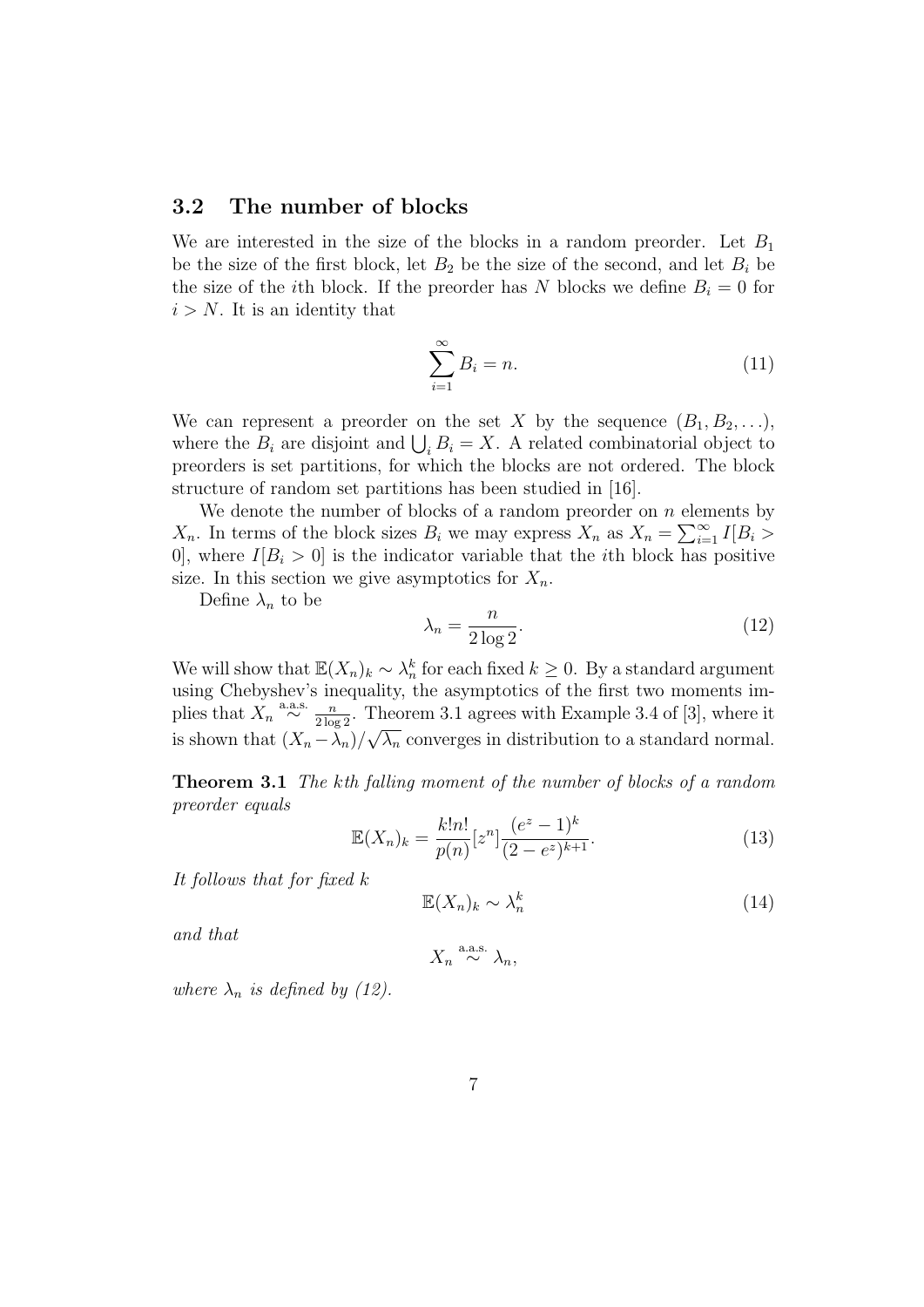**Proof** In order to prove  $(13)$  it suffices to note that

$$
\mathbb{E}(X_n)_k = \sum_{r=0}^n \frac{p(n,r)}{p(n)} (r)_k = \frac{1}{p(n)} \sum_{r=0}^n p(n,r) (r)_k,
$$

to apply Lemma 3.1 with  $\theta_r = (r)_k$ , and to observe (7).

We now show (14). An analysis similar to (9) shows that

$$
\lim_{z \to \log 2} \frac{(z - \log 2)^{k+1} (e^z - 1)^k}{(2 - e^z)^{k+1}} = \left(-\frac{1}{2}\right)^{k+1}
$$

and that

$$
\frac{(e^z - 1)^k}{(2 - e^z)^{k+1}} - \frac{(-1/2)^{k+1}}{(z - \log 2)^{k+1}}\tag{15}
$$

is analytic on any disc of radius less than  $|\log 2 + 2\pi i|$ . Singularity analysis (Section 11 of [15]) implies that

$$
[z^n] \frac{(e^z - 1)^k}{(2 - e^z)^{k+1}} \stackrel{(15)}{\sim} \left(\frac{1}{2\log 2}\right)^{k+1} [z^n] (1 - z/\log 2)^{-k-1}
$$
  

$$
\stackrel{(5)}{\sim} \left(\frac{1}{2\log 2}\right)^{k+1} \frac{n^k}{\Gamma(k+1)(\log 2)^n}.
$$
 (16)

Therefore,

$$
\mathbb{E}(X_n)_k \stackrel{(13)}{\sim} \frac{k!n!}{p(n)} [z^n] \frac{(e^z - 1)^k}{(2 - e^z)^{k+1}}
$$
\n
$$
\stackrel{(16)}{\sim} \frac{n!}{p(n)} \left(\frac{1}{2 \log 2}\right)^{k+1} \frac{n^k}{(\log 2)^n}
$$
\n
$$
\stackrel{(10)}{\sim} \lambda_n^k.
$$

The variance of  $X_n$  is asymptotically  $Var(X_n) = \mathbb{E}X_n(X_n - 1) + \mathbb{E}X_n$  $(\mathbb{E}X_n)^2 = \lambda_n^2 + o(\lambda_n^2) + (\lambda_n + o(\lambda_n)) - (\lambda_n + o(\lambda_n))^2 = \lambda_n + o(\lambda_n^2)$ . The conclusion that  $X_n \stackrel{a.s.}{\sim} \lambda_n$  is a consequence of

$$
\mathbb{P}(|X_n/\lambda_n-1|>\epsilon)=\mathbb{P}(|X_n-\lambda_n|>\epsilon\lambda_n)\leq \text{Var}(X_n)/(\epsilon\lambda_n)^2=o(1).
$$

 $\blacksquare$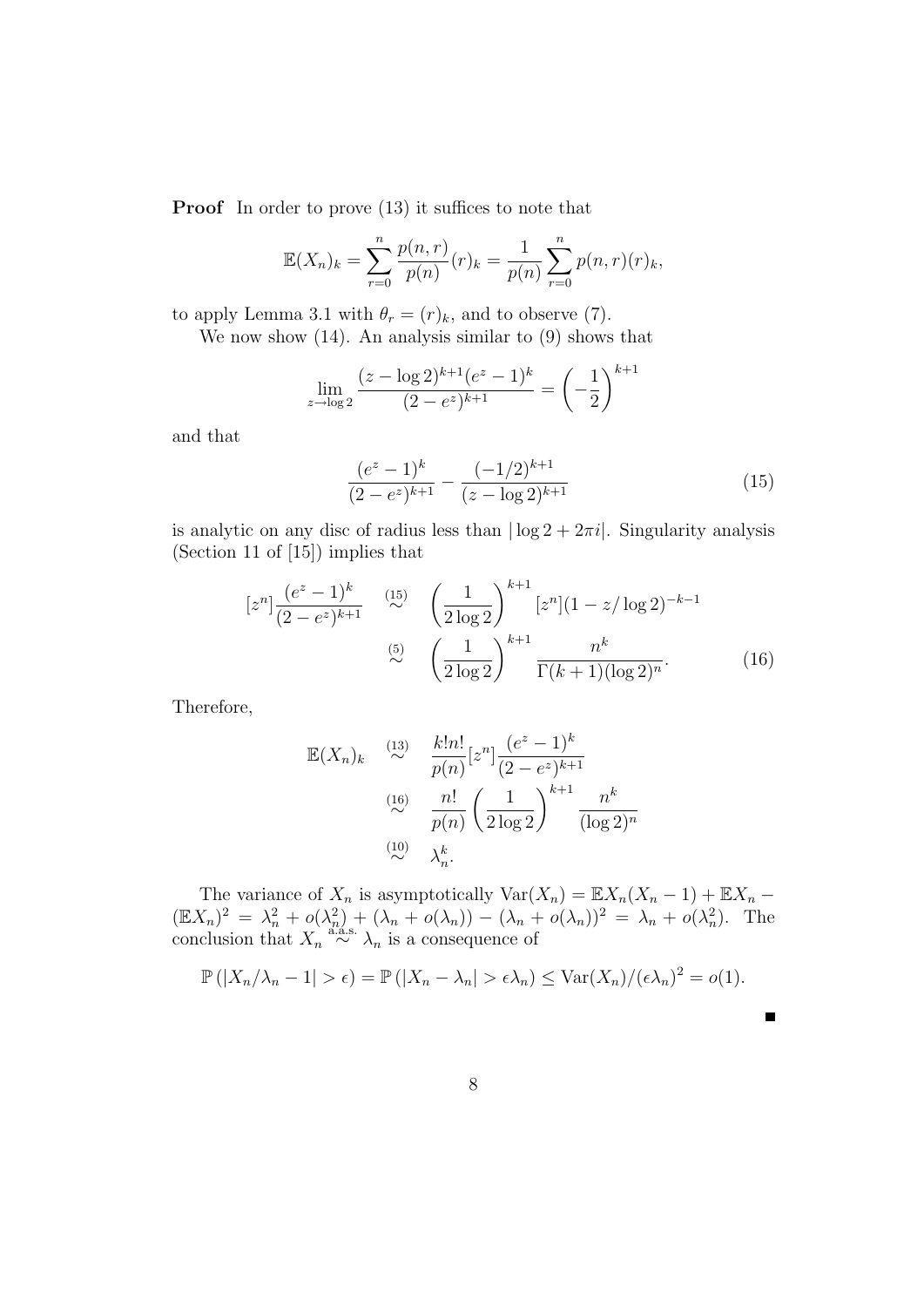#### 3.3 The size of a typical block

Because the blocks in a random preorder are linearly ordered, we may take  $B_1$  as the size of a typical block. Given a preorder  $(B_1, B_2, \ldots)$  on X, we may define a new preorder on  $X \backslash B_1$  by the sequence  $(B_2, B_3, \ldots)$ . This operation can be reversed: given a preorder on  $X \setminus B_1$ ,  $(B_2, B_3, \ldots)$ , we can insert  $B_1$ to get the original preorder on  $X$ . The above correspondence implies

$$
\mathbb{P}(B_1 = k) = \binom{n}{k} \frac{p(n-k)}{p(n)}
$$

and for fixed k the asymptotic  $(10)$  gives

$$
\mathbb{P}(B_1 = k) \sim {n \choose k} \frac{(n-k)!}{n!} (\log 2)^k = \frac{(\log 2)^k}{k!}.
$$
 (17)

It is easily checked that the distribution defined by the right hand side of (17) is the same as the distribution of the conditioned random variable  $(Z|Z > 0)$ , where  $Z$  is Poisson( $\log 2$ ) distributed.

We will use an argument similar to the one above and the results of Section 2 to show that the distribution of fixed block sizes are asymptotically i.i.d. and distributed as  $(Z|Z>0)$ .

**Theorem 3.2** Let a finite set of indices  $i_1, i_2, \ldots, i_L$  and a sequence of nonnegative integers  $a_1, a_2, \ldots, a_L$  be given. Then

$$
\mathbb{P}(B_{i_1} = a_1, B_{i_2} = a_2, \dots, B_{i_L} = a_L) \sim \prod_{i=1}^{L} \frac{(\log 2)^{a_i}}{a_i!}.
$$

That is, the distribution of the  $B_{i_j}$  converges weakly to an i.i.d. sequence of random variables distributed as  $(Z|Z > 0)$ , where Z is Poisson(log 2) distributed.

**Proof** Given a preorder with blocks  $B_{i_1}, B_{i_2}, \ldots, B_{i_L}$  on X, we can form a new preorder by  $(B_1, ..., B_{i_1-1}, B_{i-1+1}, ..., B_{i_2-1}, B_{i_2+1} ...)$  on  $X \setminus \bigcup_{l=1}^L B_{i_l}$ . On the other hand, a preorder  $(B_1, ..., B_{i_1-1}, B_{i-1+1}, ..., B_{i_2-1}, B_{i_2+1}...)$  on  $X\setminus\bigcup_{l=1}^L B_{i_l}$  forms a valid preorder  $(B_1, B_2, \ldots)$  on X by the insertion of the blocks  $B_{i_1}, B_{i_2}, \ldots, B_{i_L}$  if and only if  $(B_1, \ldots, B_{i_1-1}, B_{i-1+1}, \ldots, B_{i_2-1}, B_{i_2+1} \ldots)$ is a preorder with at least  $i_L - L$  nonempty blocks. Therefore, with b defined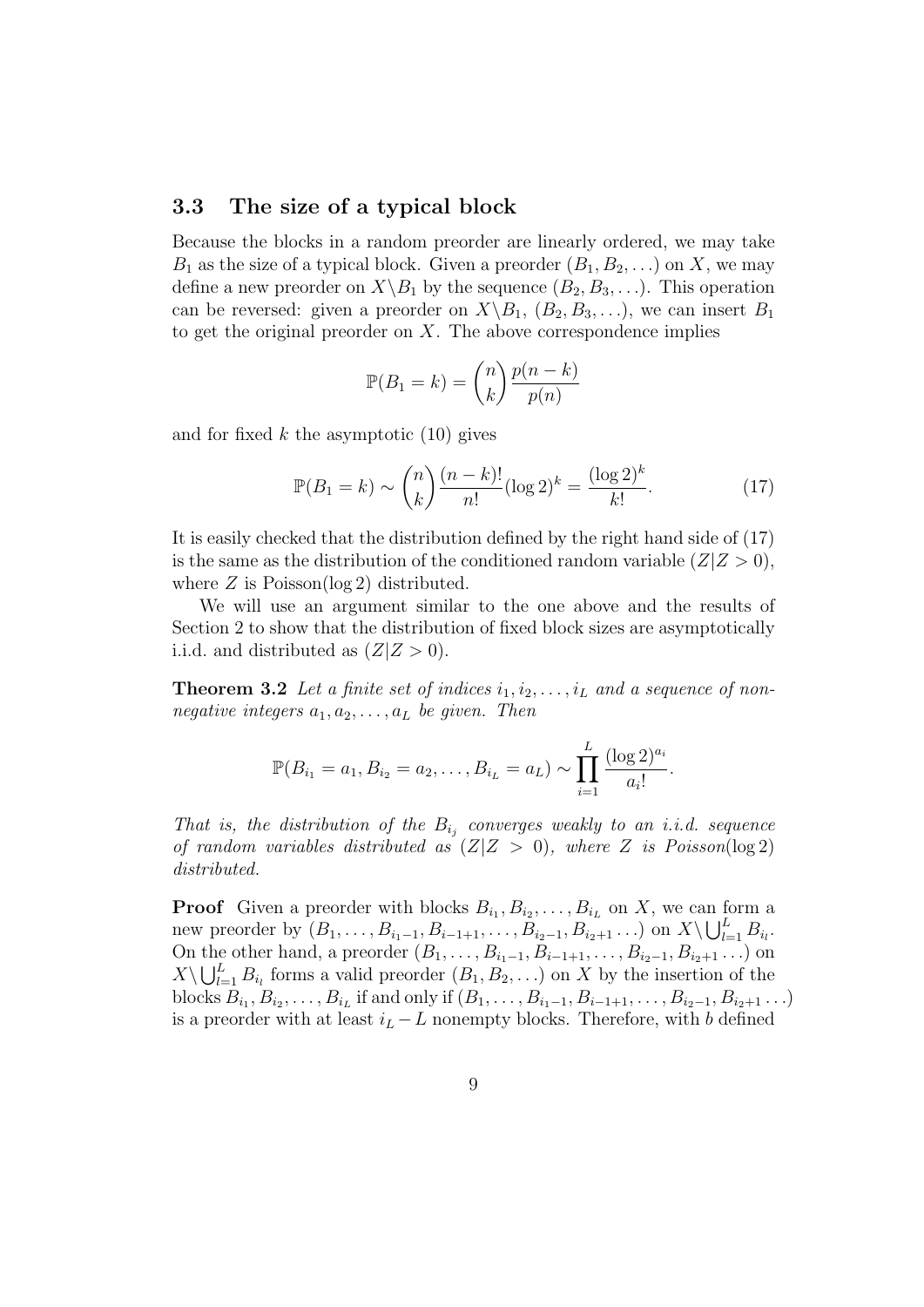as 
$$
b = \sum_{l=1}^{L} a_l
$$
,  
\n
$$
\mathbb{P}(B_{i_1} = a_1, B_{i_2} = a_2, ..., B_{i_L} = a_L)
$$
\n
$$
= \begin{pmatrix} n \\ a_1, a_2, ..., a_L, n-b \end{pmatrix} \frac{\sum_{r=i_L - L}^{\infty} p(n - b, r)}{p(n)}
$$
\n
$$
= \begin{pmatrix} n \\ a_1, a_2, ..., a_L, n-b \end{pmatrix} \frac{p(n - b)}{p(n)} \mathbb{P}(X_{n-b} \ge a_L - L). \tag{18}
$$

The probability in (18) approaches 1 because of Theorem 3.1. The other factors have asymptotics that give the theorem.

### 3.4 The number of blocks of fixed size

Define  $X_n^{(s)}$  to be the number of blocks of size  $s = s(n)$  in a random preorder on *n* elements. Define  $\lambda_n^{(s)}$  to be

$$
\lambda_n^{(s)} = \frac{(\log 2)^{s-1} n}{2s!}.
$$
\n(19)

Theorem 3.3 The kth falling moment of the number of s-blocks of a random preorder equals

$$
\mathbb{E}(X_n^{(s)})_k = \frac{k!n!}{p(n)(s!)^k} [z^{n-ks}] \sum_{j=0}^k \frac{(k)_j (e^z - 1)^{k-j}}{j!(2 - e^z)^{k-j+1}}.
$$
 (20)

It follows that for fixed k and  $s = o(n)$  such that  $\lambda_n^{(s)} \to \infty$ ,

$$
\mathbb{E}(X_n^{(s)})_k \sim (\lambda_n^{(s)})^k
$$

and that

$$
X_n^{(s)} \stackrel{\text{a.a.s.}}{\sim} \lambda_n^{(s)},\tag{21}
$$

where  $\lambda_n^{(s)}$  is defined by (19).

**Proof** Let  $p_s(n, k)$  be the number of preorders on n elements with exactly k blocks of size s. The kth falling moment of  $X_n^{(s)}$  is

$$
\mathbb{E}(X_n^{(s)})_k = \frac{1}{p(n)} \sum_{r=0}^{\infty} (r)_k p_s(n,r).
$$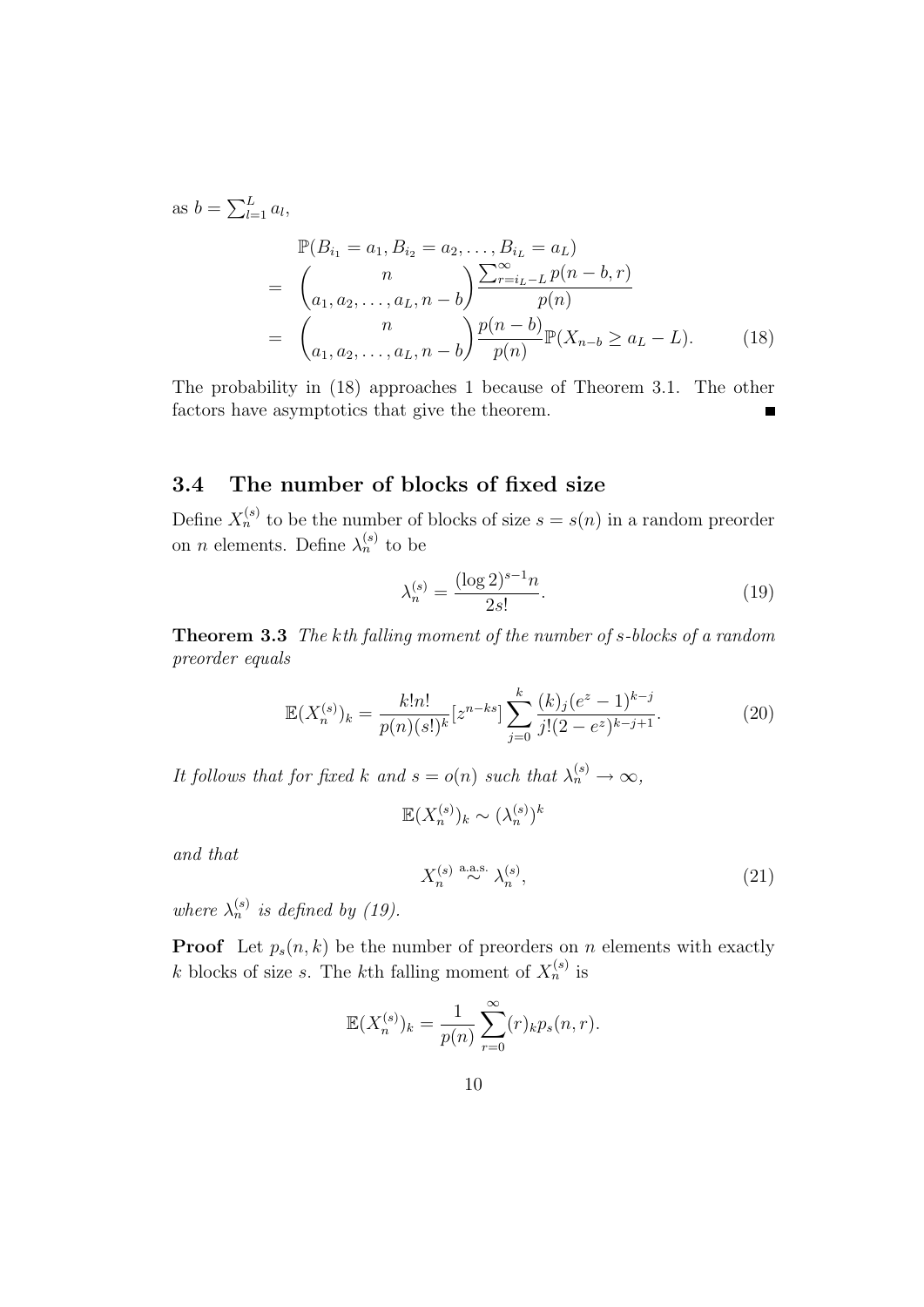The quantity  $\sum_{r=0}^{\infty} (r)_{k} p_s(n,r)$  counts the number of preorders with k labelled s-blocks, where each of the labelled s-blocks is given a unique label from the set  $\{1, 2, \ldots, k\}$ . This number is also counted by: first, choosing k s-blocks to be the ones marked; second, forming a preorder on the  $n - ks$  remaining elements (with  $r$  blocks); third, inserting the  $s$ -blocks into the preorder in the order they were chosen in one of  $\binom{k+r}{k}$  $\binom{+r}{k}$  ways; fourth, marking the inserted s-blocks in one of  $k!$  ways. We therefore have

$$
\mathbb{E}(X_n^{(s)})_k = \frac{1}{p(n)} \sum_{r=0}^{\infty} {n \choose s} {n-s \choose s} \cdots {n-(k-1)s \choose s} p(n-ks,r) {k+r \choose k} k!
$$
  

$$
= \frac{n!}{p(n)(s!)^k (n-ks)!} \sum_{r=0}^{\infty} p(n-ks,r)(k+r)_k
$$
  

$$
= \frac{n!}{p(n)(s!)^k} [z^{n-ks}] \sum_{n=0}^{\infty} (k+n)_k (e^z - 1)^n
$$
 (22)

where we have made use of Lemma 3.1 at  $(22)$ . We use the identity  $(8)$  in (22). After substitution of the identity and simplification (22) becomes (20).

In (20), the singularity of largest degree occurs at  $z = \log 2$  when  $j = 0$ . The asymptotics of  $\mathbb{E}(X_n^{(s)})_k$  are given by

$$
\mathbb{E}(X_n^{(s)})_k \sim \frac{n!k!}{p(n)(s!)^k} [z^{n-ks}] \frac{(e^z - 1)^k}{(2 - e^z)^{k+1}}
$$
  
 
$$
\sim \frac{2k!(\log 2)^{n+1}}{(s!)^k} \left(\frac{1}{2\log 2}\right)^{k+1} \frac{(n - ks)^k}{\Gamma(k+1)(\log 2)^{n-ks}}
$$
  
 
$$
\sim \left(\frac{(\log 2)^{s-1}n}{2s!}\right)^k,
$$

where we have used (10), (16), and the assumption  $s = o(n)$ . The almost sure convergence result (21) is an application of Chebyshev's inequality as in the proof of Theorem 3.1.

The method of the proof of Theorem 3.3 can be used to derive asymptotics of joint falling moments. For example,  $\mathbb{E}((X_n^{(s_1)})_{k_1}(X_n^{(s_2)})_{k_2}) \sim (\lambda_n^{(s_1)})^{k_1}(\lambda_n^{(s_2)})^{k_2}$ for fixed  $s_1, s_2, k_1, k_2$ .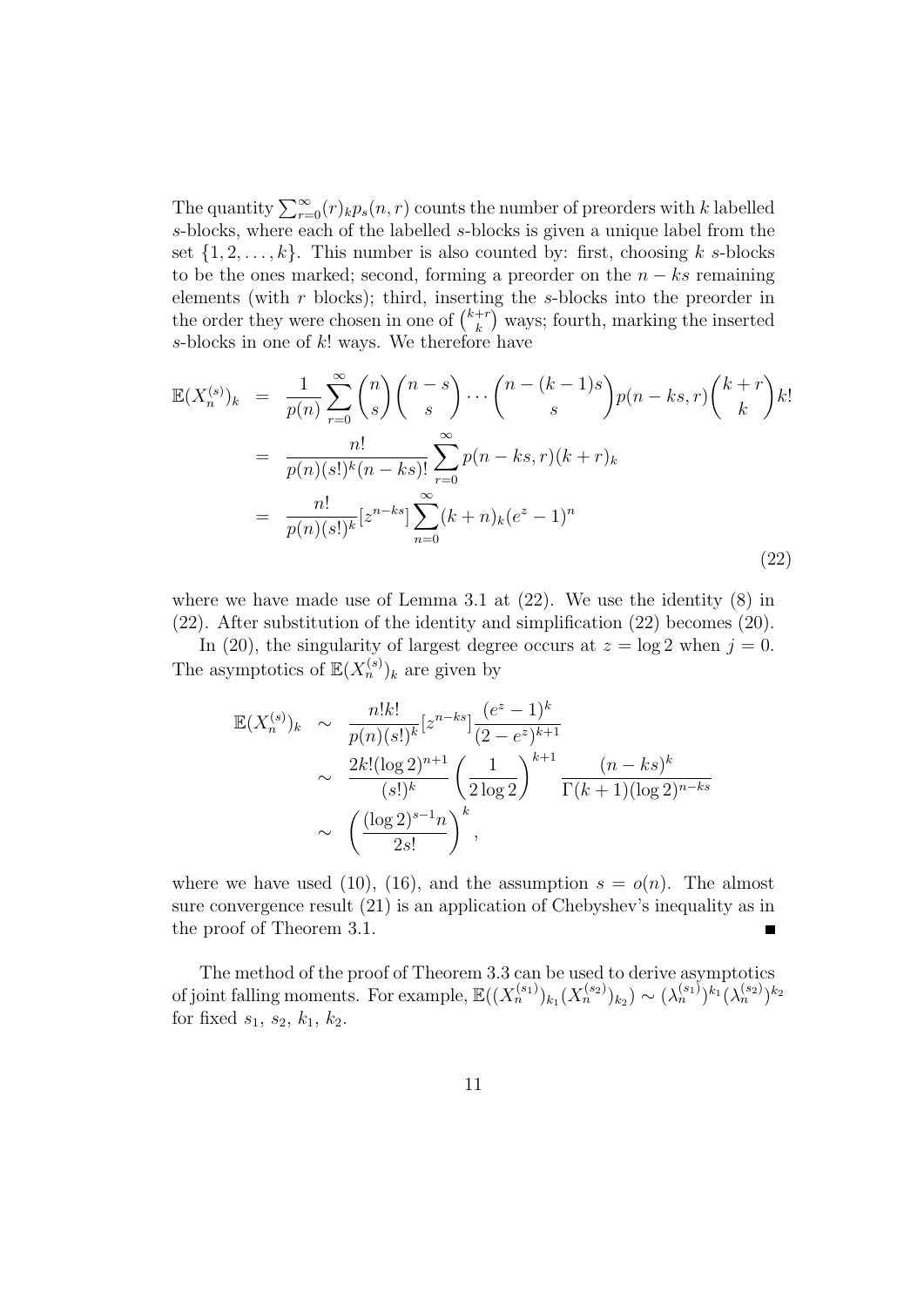Observe that  $\sum_{s=1}^{\infty} s \lambda_n^{(s)} = n$  and  $\sum_{s=1}^{\infty} \lambda_n^{(s)} = \lambda_n$ , showing that Theorem 20 agrees with (11) and Theorem 3.1, respectively, and indicating that Theorem 3.3 gives a good picture of the block structure of a random preorder.

#### 3.5 Maximal block size

Let  $M_n = \max_{i>1} B_i$  be the maximal size of a block in a random preorder. We are able to closely estimate the maximum size of a block in a random preorder. It was stated in [12] that

$$
\mathbb{P}\left(M_n \le m\right) = \exp\left(-\lambda_n^{(m+1)}(1 + o(1))\right)(1 + O(e^{-m\epsilon}))\tag{23}
$$

for some  $\epsilon > 0$ . We will show that, asymptotically,  $M_n$  is concentrated on at most two values.

Define  $\mu_n$  to be

$$
\mu_n = \max\left\{s : \lambda_n^{(s)} \ge 1\right\}
$$

and define

$$
\nu_n = \begin{cases} \mu_n & \text{if } \lambda_n(\mu_n) \ge \sqrt{\mu_n}, \\ \mu_n - 1 & \text{if } \lambda_n(\mu_n) < \sqrt{\mu_n}. \end{cases}
$$
 (24)

**Theorem 3.4** Let  $M_n = \max_{i \geq 1} B_i$  be the maximal size of a block in a random preorder. Let  $\nu_n$  be defined by (24). Then  $\nu_n \sim \log n / \log \log n$  and

$$
\mathbb{P}\left(M_n \in \{\nu_n, \nu_n + 1\}\right) \to 1 \quad \text{as } n \to \infty. \tag{25}
$$

**Proof** Clearly,  $\lambda_n^{(s)}$  is monotone decreasing in s for  $s \geq 2$ . Taking the logarithm of  $\lambda_n^{(s)}$  produces

$$
\log \lambda_n^{(s)} = \log n + (s - 1) \log \log 2 - \log s! - \log 2
$$
  
= 
$$
\log n - s \log s + O(s).
$$
 (26)

Plugging  $s = \frac{\log n}{\log \log n}$  $\frac{\log n}{\log \log n}$  into (26) gives

$$
\log \lambda_n \left( \frac{\log n}{\log \log n} \right) = \frac{\log n \log \log \log n}{\log \log n} + O\left( \frac{\log n}{\log \log n} \right) \to \infty,
$$

from which it follows that for large enough  $n, \mu_n > \log n / \log \log n$ . On the other hand, if we plug  $\frac{\log n}{\log \log n} \left(1 + \frac{2 \log \log \log n}{\log \log n}\right)$  into the right hand side of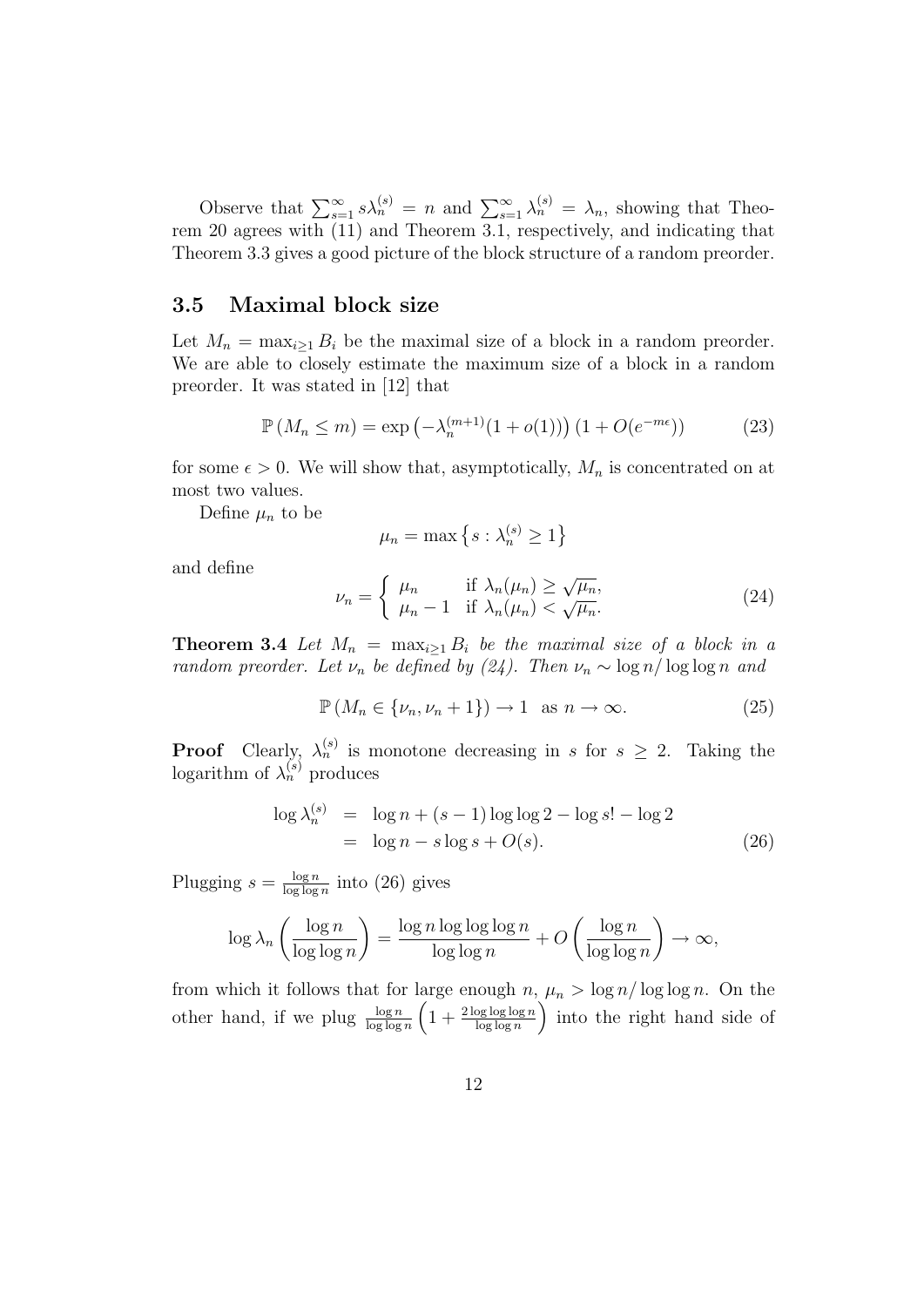(26) we get

$$
\log \lambda_n \left( \frac{\log n}{\log \log n} \left( 1 + \frac{2 \log \log \log n}{\log \log n} \right) \right)
$$
  
= 
$$
-\frac{\log n}{\log \log n} \left( 1 + \frac{2 \log \log \log n}{\log \log n} \right) \left( \log \log n - \log \log \log n + O \left( \frac{\log \log \log n}{\log \log n} \right) \right)
$$
  
+ 
$$
\log n + O \left( \frac{\log n}{\log \log n} \right)
$$
  
= 
$$
-\frac{\log n \log \log \log n}{\log \log n} + O \left( \frac{\log n (\log \log \log n)^2}{(\log \log n)^2} \right) \to -\infty,
$$

so that  $\mu_n < \frac{\log n}{\log \log n}$  $\frac{\log n}{\log \log n}$   $\left(1 + \frac{2 \log \log \log n}{\log \log n}\right)$  for large enough *n*. We have shown that

$$
\frac{\log n}{\log \log n} < \mu_n < \frac{\log n}{\log \log n} \left( 1 + \frac{2 \log \log \log n}{\log \log n} \right)
$$

for large enough n and, in particular, that  $\mu_n \sim \frac{\log n}{\log \log n}$  $\frac{\log n}{\log \log n}$  and  $\nu_n \sim \frac{\log n}{\log \log n}$  $\frac{\log n}{\log \log n}$ .

Define the index sets

$$
\mathcal{N}_1 = \{ n \ge 1 : \lambda_n(\mu_n) \ge \sqrt{\mu_n} \}
$$

and

$$
\mathcal{N}_2 = \{ n \ge 1 : \lambda_n(\mu_n) < \sqrt{\mu_n} \}.
$$

When  $n \to \infty$  in  $\mathcal{N}_1, \lambda_n^{(\nu_n)} \ge \sqrt{\mu_n} \to \infty$  as  $n \to \infty$ . The ratio  $\lambda_n^{(\mu_n+1)}/\lambda_n^{(\mu_n+2)} =$  $(\mu_n + 2)/\log 2 \to \infty$  and  $\lambda_n^{(\mu_n + 1)} < 1$  imply  $\lambda_n^{(\nu_n + 2)} \to 0$ . When  $n \to \infty$  in  $\mathcal{N}_2, \ \lambda_n^{(\mu_n)} \geq 1$  and  $\lambda_n^{(\mu_n-1)}/\lambda_n^{(\mu_n)} = \mu_n/\log 2 \to \infty$  give  $\lambda^{(\nu_n)} \to \infty$  and  $\lambda_n^{(\nu_n)} < \sqrt{\nu_n}$  implies  $\lambda^{(\nu_n+2)} \to 0$ . Now (23) implies the result.

Asymptotic two-point concentration theorems are well known from random graph theory. See Theorem 7, page 260 of [5] for such a result regarding clique number.

## 4 Random alignments

Random permutations are well studied objects and fundamental results on random permutation deal with the cycle structure of a random permutation [5]. The distribution of the number of cycles of a random permutation on  $[n]$  is asymptotically Normal with mean  $\log n$  and variance  $\log n$ .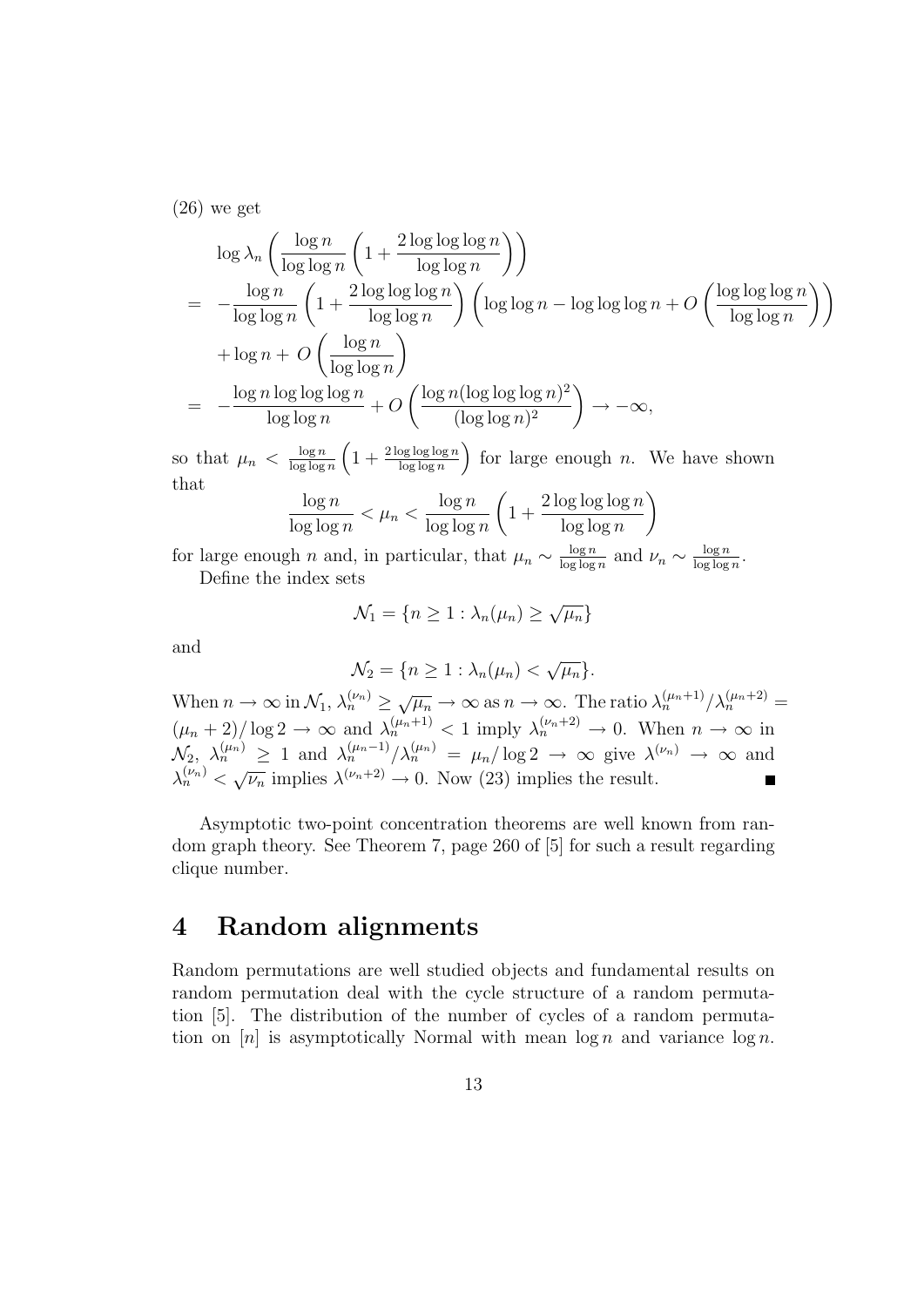The expected length of a longest cycle converges to cn as  $n \to \infty$ , where  $c = \int_0^\infty \exp(-x - \int_x^\infty y^{-1} \exp(-y) dy) dx = 0.624329 \cdots$ 

What can we say about the distribution of cycle structures if we change the weight of cycles in the cycle decomposition of a random permutation ? In particular, we are interested in the case that we weight a cycle decomposition of a permutation according to the number of ways of linearly arranging the cycles in the cycle decomposition. This corresponds exactly to an alignment, which is a sequence of cycles on  $n$  labelled elements, in other words, a collection of directed cycles arranged in a linear order.

In this section we study the asymptotic number of alignments and the distribution of cycles and the length of a longest cycle in a random alignment.

#### 4.1 The asymptotic number of alignments

In order to investigate the structure of cycles in a random alignments we start with the following consequence of  $(2)$  and  $(4)$  which is similar to Lemma 3.1.

**Lemma 4.1** For any sequence  $\theta_r$  and any nonnegative integer n

$$
\sum_{r=0}^{n} \theta_r q(n,r) = n! \left[ z^n \right] \left( \sum_{r=0}^{\infty} \theta_r (\ln(1-z)^{-1})^r \right). \tag{27}
$$

Proof Using the identities (2) and (4) gives

$$
\sum_{n=0}^{\infty} \sum_{r=0}^{\infty} \theta_r q(n,r) \frac{z^n}{n!} = \sum_{n=0}^{\infty} \left( \sum_{r=0}^n \theta_r q(n,r) \right) \frac{z^n}{n!}
$$

$$
= \sum_{r=0}^{\infty} \theta_r (\ln(1-z)^{-1})^r. \tag{28}
$$

If we take  $\theta_r = u^r$  in Equation (28), we obtain the bivariate exponential generating function for the number of alignments  $q(n, r)$  on [n] with exactly r cycles

$$
Q(z, u): = \sum_{n=0}^{\infty} \sum_{r=0}^{\infty} u^r q(n, r) \frac{z^n}{n!}
$$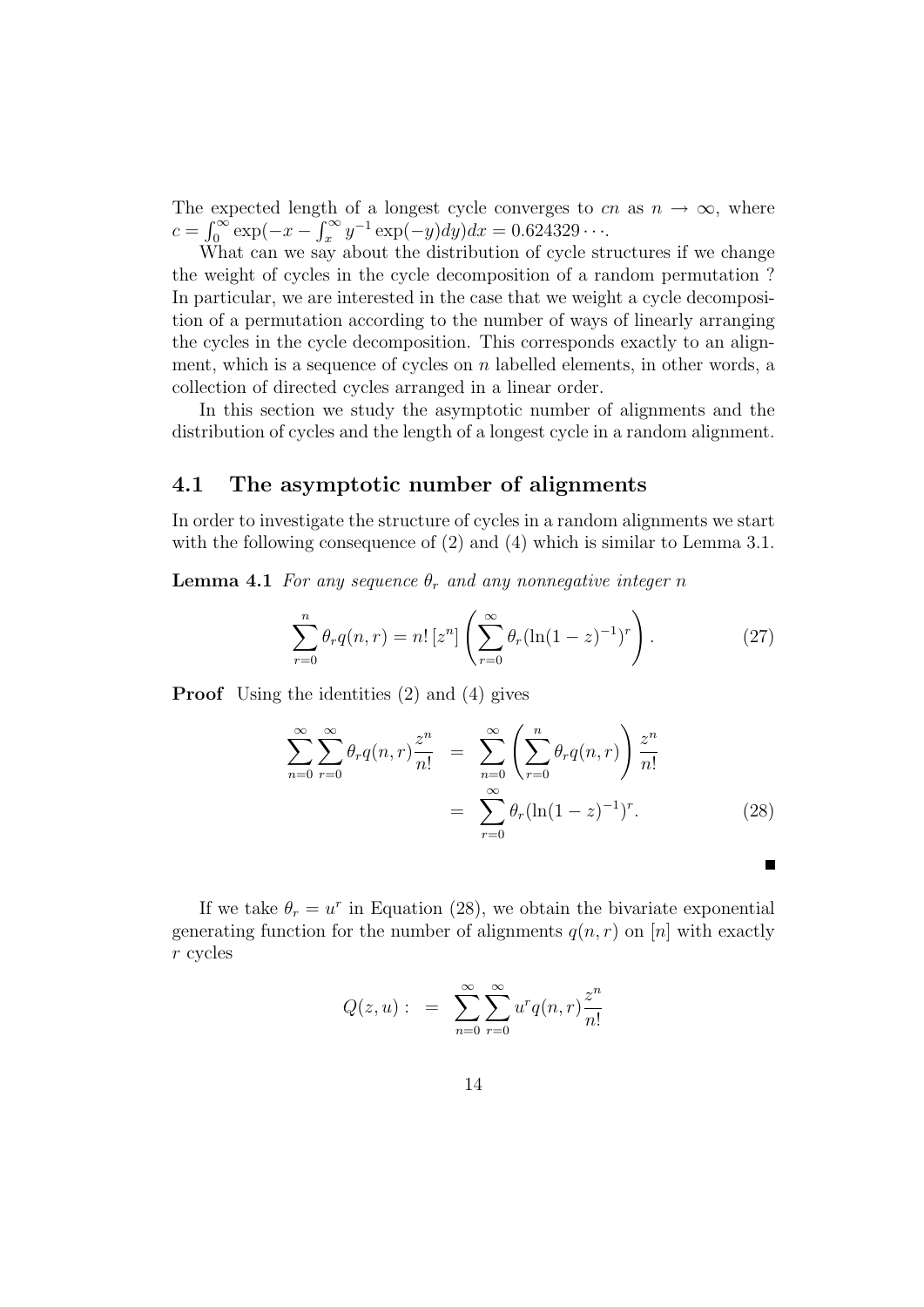$$
= \sum_{r=0}^{\infty} (u \ln(1-z)^{-1})^r
$$
  
= 
$$
\frac{1}{1-u \ln(1-z)^{-1}},
$$
 (29)

which can also be found in Chapter IX 6. [9]. In particular taking  $u = 1$  in Equation (29) we obtain the exponential generating function for the number of alignments  $q(n)$  on  $[n]$ 

$$
Q(z): = \sum_{n=0}^{\infty} q(n) \frac{z^n}{n!} = \sum_{n=0}^{\infty} \sum_{r=0}^{\infty} q(n,r) \frac{z^n}{n!} = Q(z,1) = \frac{1}{1 - \ln(1-z)^{-1}},
$$

which yields immediately that

$$
q(n) = n! [z^n] \left( \frac{1}{1 - \ln(1 - z)^{-1}} \right).
$$

The dominant singularity of  $Q(z) = (1 - \ln(1 - z)^{-1})^{-1}$  occurs at  $z = 1 - e^{-1}$ with residue

$$
\lim_{z \to 1 - e^{-1}} \left( \frac{z - (1 - e^{-1})}{1 - \ln(1 - z)^{-1}} \right) = \lim_{z \to 1 - e^{-1}} \left( \frac{1}{-1/(1 - z)} \right) = -e^{-1},\tag{30}
$$

by l'Hôpital's rule. So the function

$$
\frac{1}{1 - \ln(1 - z)^{-1}} + \frac{e^{-1}}{z - (1 - e^{-1})}
$$

is analytic in a circle with centre at the origin and the next singularities of  $(1 - \ln(1 - z)^{-1})^{-1}$  (at  $1 - e^{-1} \pm 2\pi i$ ) on the boundary. Thus

$$
q(n) \sim n! \left[z^n\right] \frac{-e^{-1}}{z - (1 - e^{-1})} \sim \frac{n!}{e(1 - e^{-1})^{n+1}},\tag{31}
$$

which one can also find in Example 7 in Chapter IV of [9].

### 4.2 The number of cycles

We are interested in the size of the cycles in a random alignment. Let  $C_1$ be the size of the first cycle, let  $C_2$  be the size of the second, and let  $C_i$  be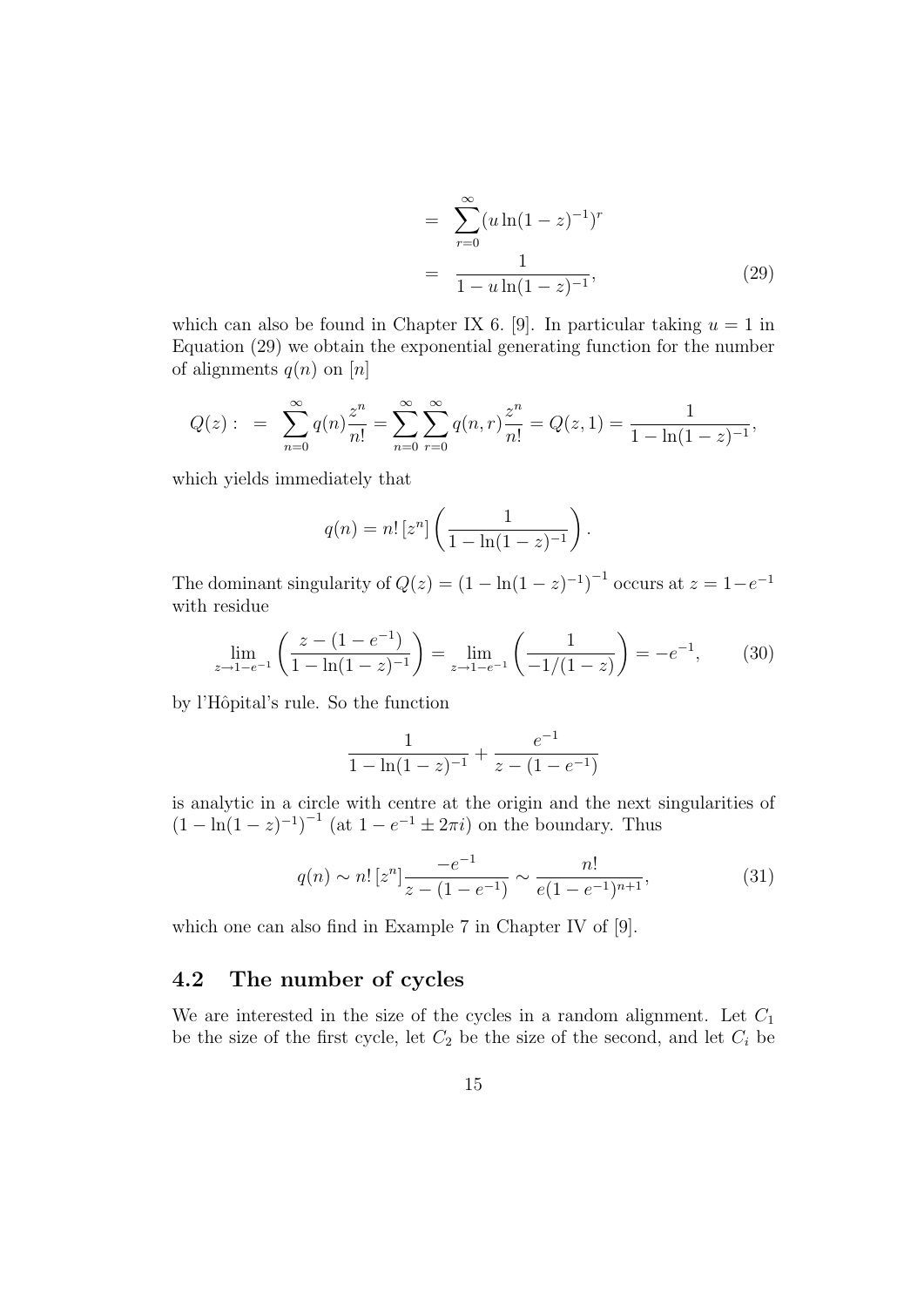the size of the *i*th cycle. If the alignment has N cycles we define  $C_i = 0$  for  $i > N$ . It holds that

$$
\sum_{i=1}^{\infty} C_i = n.
$$
\n(32)

We denote the number of cycles of a random alignment on  $n$  elements by  $Y_n$ . In terms of the cycle sizes  $C_i$  we may express  $Y_n$  as  $Y_n = \sum_{i=1}^{\infty} I[C_i > 0],$ where  $I[C_i > 0]$  is the indicator variable that the *i*th cycle has positive size. In this section we give asymptotics for  $Y_n$ .

Define  $\tau_n$  to be

$$
\tau_n = \frac{n}{e-1}.\tag{33}
$$

We will show that  $\mathbb{E}(Y_n)_k \sim \tau_n^k$  for each fixed  $k \geq 0$ .

Theorem 4.1 The kth factorial moment of the number of cycles of a random alignment equals

$$
\mathbb{E}(Y_n)_k = \frac{n! \, k!}{q(n)} [z^n] \frac{(\ln(1-z)^{-1})^k}{(1 - (\ln(1-z)^{-1}))^{k+1}}.
$$
\n(34)

It follows that for fixed k

$$
\mathbb{E}(Y_n)_k \sim \tau_n^k \tag{35}
$$

and that

$$
Y_n \overset{\text{a.a.s.}}{\sim} \tau_n,
$$

where  $\tau_n$  is defined by (33).

**Proof** In order to prove  $(34)$  it suffices to note that

$$
\mathbb{E}(Y_n)_k = \sum_{r=0}^n \frac{q(n,r)}{q(n)} (r)_k = \frac{1}{q(n)} \sum_{r=0}^n q(n,r) (r)_k,
$$

and to apply Lemma 4.1 with  $\theta_r = (r)_k$ . Using (7) and (27) we get

$$
\frac{1}{q(n)} \sum_{r=0}^{n} q(n,r)(r)_k \stackrel{(27)}{=} \frac{n!}{q(n)} [z^n] \sum_{r=0}^{\infty} (\ln(1-z)^{-1})^r (r)_k
$$

$$
\stackrel{(7)}{=} \frac{n! \, k!}{q(n)} [z^n] \frac{(\ln(1-z)^{-1})^k}{(1 - (\ln(1-z)^{-1}))^{k+1}}.
$$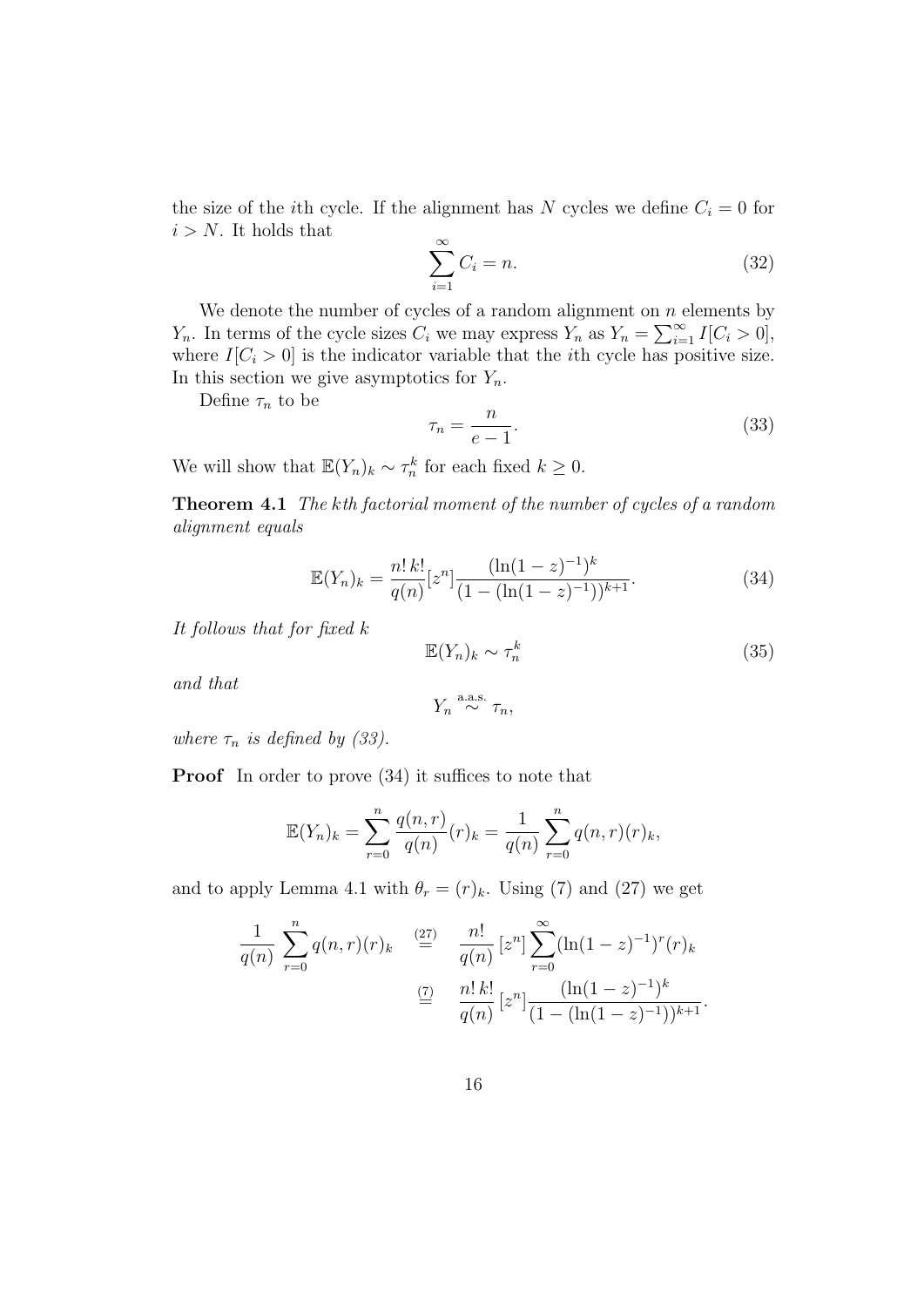We now proceed to show (35). An analysis similar to (30) shows that

$$
\lim_{z \to 1 - e^{-1}} \frac{(z - (1 - e^{-1}))^{k+1} (\ln(1 - z)^{-1})^k}{(1 - \ln(1 - z)^{-1})^{k+1}} = (-e^{-1})^{k+1}
$$

and that

$$
\frac{(\ln(1-z)^{-1})^k}{(1-(\ln(1-z)^{-1}))^{k+1}} - \frac{(-e^{-1})^{k+1}}{(z-(1-e^{-1}))^{k+1}}
$$
(36)

is analytic on any disc of radius less than  $|1-e^{-1}+2\pi i|$ . Singularity analysis (Section 11 of [15]) implies that

$$
[z^n] \frac{(\ln(1-z)^{-1})^k}{(1 - (\ln(1-z)^{-1}))^{k+1}} \approx \left(-\frac{1}{e}\right)^{k+1} [z^n] (z - (1 - e^{-1}))^{-k-1}
$$

$$
\sim \left(\frac{1}{e(1 - e^{-1})}\right)^{k+1} [z^n] (1 - z/(1 - e^{-1}))^{-(k+1)}
$$

$$
\approx \left(\frac{1}{e-1}\right)^{k+1} \left(\frac{1}{1 - e^{-1}}\right)^n \frac{n^k}{k!}.
$$
(37)

Therefore,

$$
\mathbb{E}(Y_n)_k \stackrel{\text{(34)}}{=} \frac{n!k!}{q(n)} [z^n] \frac{(\ln(1-z)^{-1})^k}{(1 - (\ln(1-z)^{-1}))^{k+1}}
$$
\n
$$
\stackrel{\text{(37)}}{\sim} \frac{n!}{q(n)} \left(\frac{1}{e-1}\right)^{k+1} \frac{n^k}{(1 - e^{-1})^n}
$$
\n
$$
\stackrel{\text{(31)}}{\sim} \left(\frac{n}{e-1}\right)^k = \tau_n^k.
$$

The proof that  $Y_n \stackrel{\text{a.a.s.}}{\sim} \tau_n$  proceeds as in the last paragraph of the proof of Theorem 3.3.  $\blacksquare$ 

One would expect from Theorem 4.1 that  $(Y_n - \tau_n)/\sqrt{\tau_n}$  converges weakly to the standard normal distribution. Indeed one can find such a result in in Chapter IX 6 in [9].

### 4.3 The size of a typical cycle

Because the cycles in a random alignment are linearly ordered, we may take  $C_1$  as the size of a typical cycle. Given an alignment  $(C_1, C_2, \ldots)$  on Y, we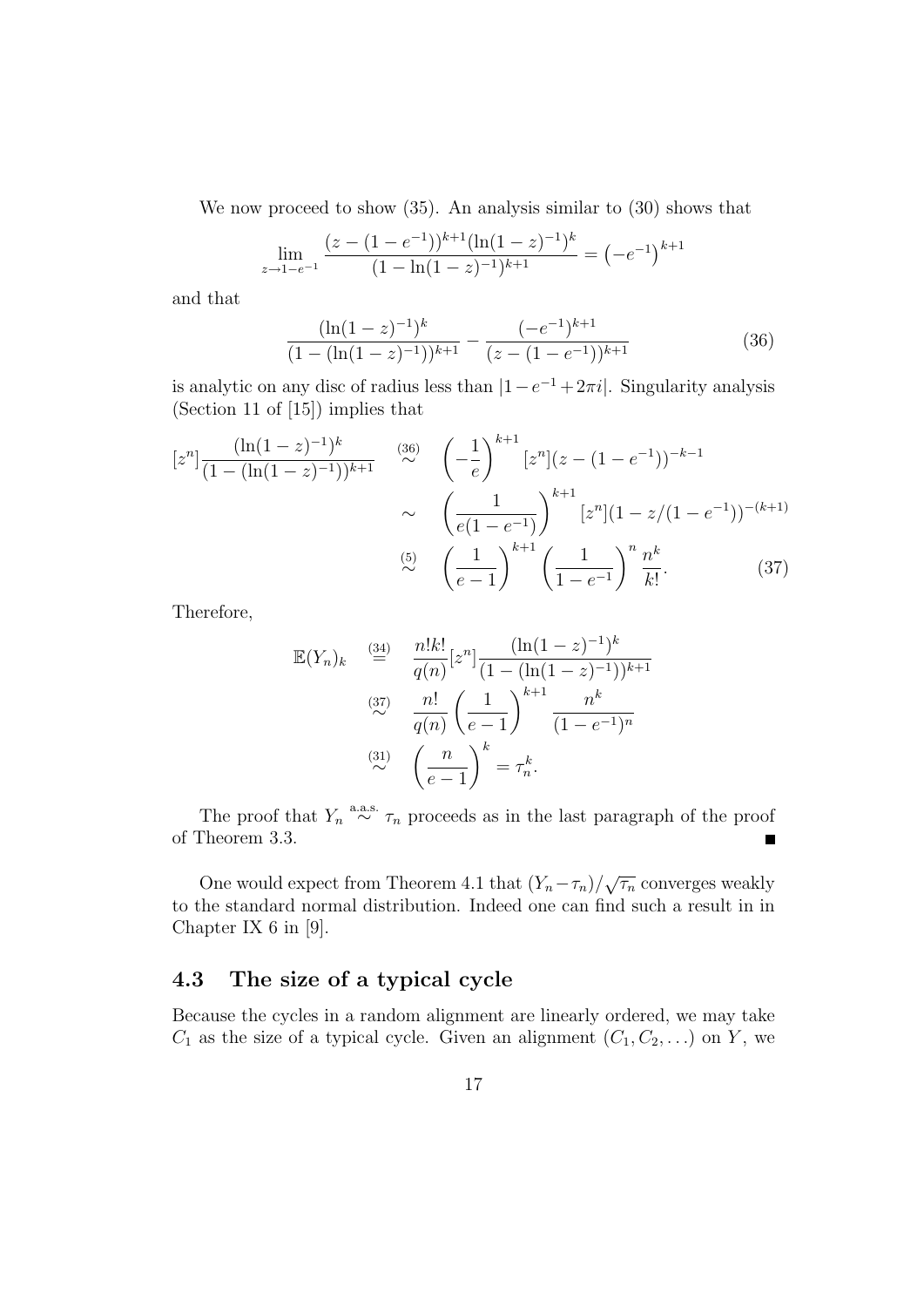may define a new alignment on  $Y \backslash C_1$  by the sequence  $(C_2, C_3, \ldots)$ . This operation can be reversed: given an alignment on  $Y \setminus C_1$ ,  $(C_2, C_3, \ldots)$ , we can insert  $C_1$  to get the original alignment on Y. The above correspondence implies

$$
\mathbb{P}(C_1 = k) = \binom{n}{k} (k-1)! \frac{q(n-k)}{q(n)}
$$

and for fixed k (indeed for any k with  $n - k \to \infty$ ) the asymptotic (31) gives

$$
\mathbb{P}(C_1 = k) \sim {n \choose k} (k-1)! \frac{(n-k)!e(1-e^{-1})^{n+1}}{e(1-e^{-1})^{n-k+1}n!} = \frac{(1-e^{-1})^k}{k}.
$$
 (38)

It is easily checked that the distribution defined by the right hand side of (38) is the same as the distribution of the conditioned random variable has the Log(1 –  $e^{-1}$ ) distribution (defined in Section 2).

We will use an argument similar to the one above and the results of Section 2 to show that the distribution of fixed cycle sizes are asymptotically i.i.d.  $\text{Log}(1-e^{-1})$  distributed.

**Theorem 4.2** Let a finite set of indices  $i_1, i_2, \ldots, i_L$  and a sequence of nonnegative integers  $a_1, a_2, \ldots, a_L$  be given. Then

$$
\mathbb{P}(C_{i_1} = a_1, C_{i_2} = a_2, \dots, C_{i_L} = a_L) \sim \prod_{i=1}^{L} \frac{(1 - e^{-1})^{a_i}}{a_i}.
$$

That is, the distribution of the  $C_{i_j}$  converges weakly to an i.i.d. sequence of random variables with  $Log(1-e^{-1})$  distribution.

**Proof** Given an alignment with cycles  $C_{i_1}, C_{i_2}, \ldots, C_{i_L}$  on Y, we can form a new alignment by  $(C_1, ..., C_{i_1-1}, C_{i_1+1}, ..., C_{i_2-1}, C_{i_2+1} ...)$  on  $Y \setminus \bigcup_{l=1}^{L} C_{i_l}$ . On the other hand, an alignment  $(C_1, ..., C_{i_1-1}, C_{i_1+1}, ..., C_{i_2-1}, C_{i_2+1} ...)$  on  $Y \setminus \bigcup_{l=1}^L C_{i_l}$  forms a valid alignment  $(C_1, C_2, ...)$  on X by the insertion of the cycles  $C_{i_1}, C_{i_2}, \ldots, C_{i_L}$  if and only if  $(C_1, \ldots, C_{i_1-1}, C_{i_1+1}, \ldots, C_{i_2-1}, C_{i_2+1} \ldots)$ is an alignment with at least  $i_L - L$  nonempty cycles. Therefore, with b defined as  $b = \sum_{l=1}^{L} a_l$ ,

$$
\mathbb{P}(C_{i_1} = a_1, C_{i_2} = a_2, \dots, C_{i_L} = a_L)
$$
\n
$$
= \binom{n}{a_1, a_2, \dots, a_L, n-b} (a_1 - 1)!(a_2 - 1)!\cdots(a_L - 1)!\frac{\sum_{r=i_L-L}^{\infty} q(n - b, r)}{q(n)}
$$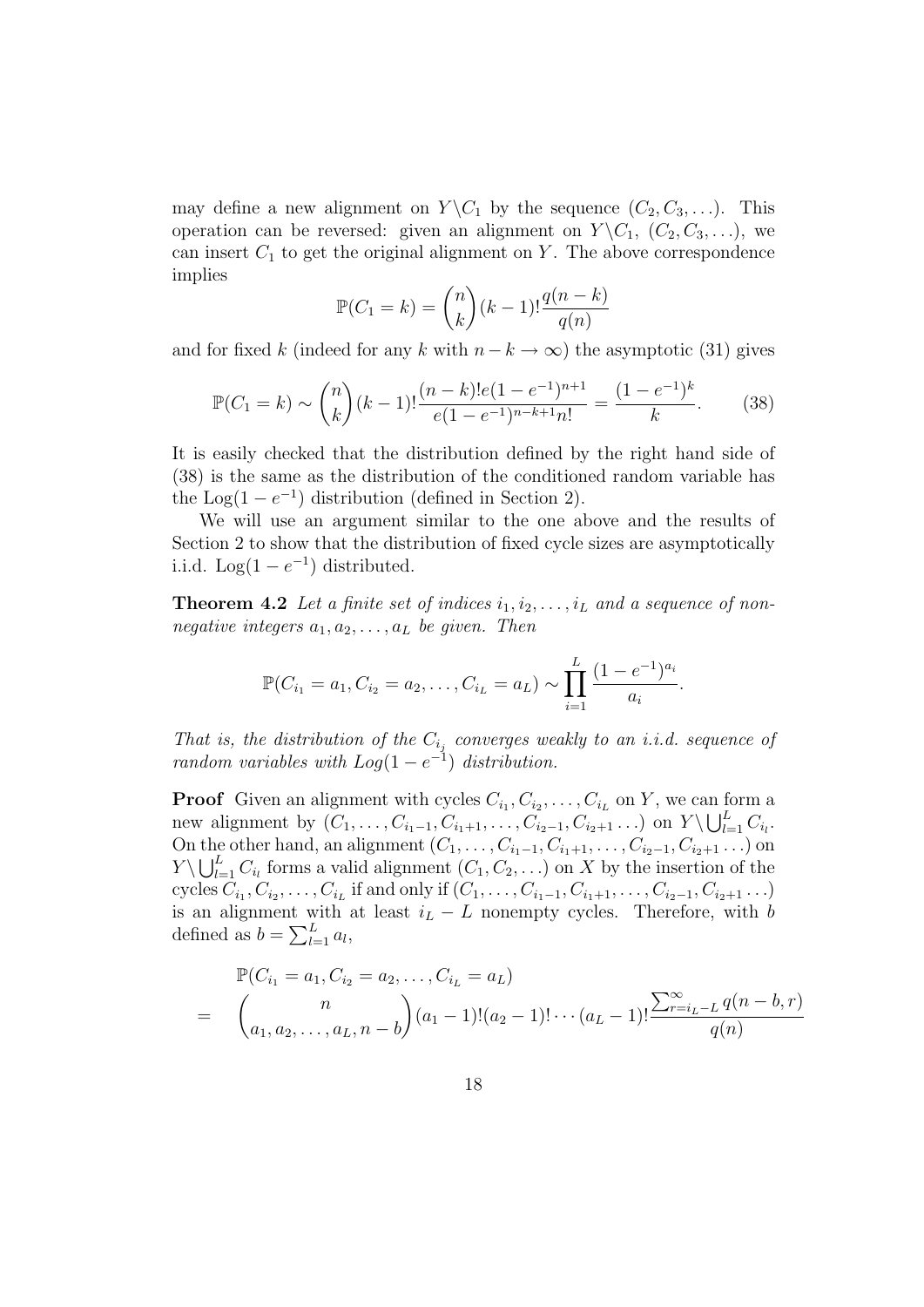$$
= \frac{n!}{a_1 a_2 \cdots a_L (n-b)!} \frac{q(n-b)}{q(n)} \mathbb{P}(Y_{n-b} \ge a_L - L)
$$
  
\n
$$
\stackrel{(31)}{\sim} \frac{(1 - e^{-1})^b}{a_1 a_2 \cdots a_L} \mathbb{P}(Y_{n-b} \ge a_L - L)
$$
  
\n
$$
= \prod_{i=1}^L \frac{(1 - e^{-1})^{a_i}}{a_i} \mathbb{P}(Y_{n-b} \ge a_L - L).
$$
 (39)

The probability in (39) approaches 1 because of Theorem 4.1.

#### $\blacksquare$

### 4.4 The number of cycles of fixed size

Define  $Y_n^{(s)}$  to be the number of cycles of size  $s = s(n)$  in a random alignment on *n* elements. Define  $\tau_n^{(s)}$  to be

$$
\tau_n^{(s)} = \frac{(1 - e^{-1})^{s-1}n}{es}.
$$
\n(40)

Theorem 4.3 The kth factorial moment of the number of s-cycles of a random alignment equals

$$
\mathbb{E}(Y_n^{(s)})_k = \frac{n!k!}{q(n)s^k} [z^{n-ks}] \sum_{j=0}^k \frac{(k)_j (\ln(1-z)^{-1})^{k-j}}{j!(1-\ln(1-z)^{-1})^{k-j+1}}.
$$
(41)

It follows that for fixed k and  $s = o(n)$  such that  $\tau_n^{(s)} \to \infty$ ,

$$
\mathbb{E}(Y_n^{(s)})_k \sim (\tau_n^{(s)})^k
$$

and that

$$
Y_n^{(s)} \stackrel{\text{a.a.s.}}{\sim} \tau_n^{(s)},\tag{42}
$$

where  $\tau_n^{(s)}$  is defined by (40).

**Proof** Let  $q_s(n,r)$  be the number of alignments on n elements with exactly r cycles of size s. The k<sup>th</sup> factorial moment of  $Y_n^{(s)}$  is

$$
\mathbb{E}(Y_n^{(s)})_k = \frac{1}{q(n)} \sum_{r=0}^{\infty} (r)_k q_s(n,r).
$$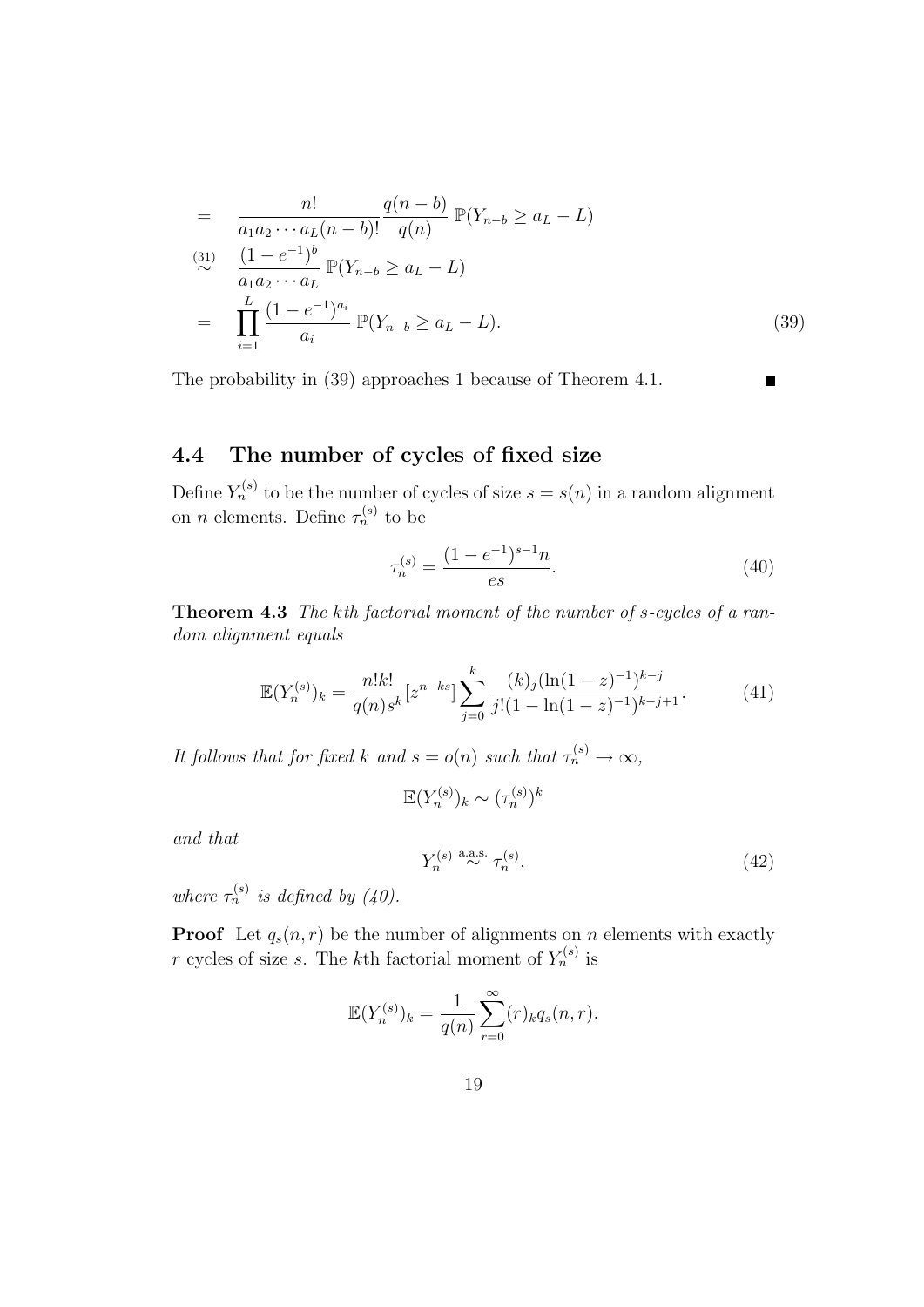The quantity  $\sum_{r=0}^{\infty} (r)_{k}q_{s}(n,r) = \sum_{r=k}^{\infty} (r)_{k}q_{s}(n,r)$  counts the number of alignments with  $k$  labelled s-cycles, where each of the labelled s-cycles is given a unique label from the set  $\{1, 2, \ldots, k\}$ . This number is also counted by: first, choosing  $k$  s-cycles to be the ones marked; second, forming an alignment on the  $n - ks$  remaining elements (with r cycles); third, inserting the s-cycles into the alignment in the order they were chosen in one of  $\binom{k+r}{k}$  $\binom{+r}{k}$ ways; fourth, marking the inserted  $s$ -cycles in one of  $k!$  ways. We therefore have

$$
\mathbb{E}(Y_n^{(s)})_k = \frac{1}{q(n)} \sum_{r=0}^{n-ks} {n \choose s} {n-s \choose s} \cdots {n-(k-1)s \choose s} ((s-1)!)^k
$$
  

$$
q(n-ks,r) \cdot {k+r \choose k} \cdot k!
$$
  

$$
= \frac{n!((s-1)!)^k}{q(n)(s!)^k(n-ks)!} \sum_{r=0}^{n-ks} q(n-ks,r)(k+r)_k
$$
  

$$
\stackrel{(27)}{=} \frac{n!}{q(n)s^k} [z^{n-ks}] \sum_{r=0}^{\infty} (k+r)_k (\ln(1-z)^{-1})^r
$$
 (43)

where we have made use of Lemma 4.1 with  $\theta_r = (k + r)_k$  at (43). We use the identity (8) in (43) and obtain

$$
\mathbb{E}(Y_n^{(s)})_k = \frac{n!}{q(n)s^k} [z^{n-ks}] \sum_{j=0}^k {k \choose j} \frac{(k-j)!(k)_j(\ln(1-z)^{-1})^{k-j}}{(1-\ln(1-z)^{-1})^{k-j+1}}
$$

$$
= \frac{n!k!}{q(n)s^k} [z^{n-ks}] \sum_{j=0}^k \frac{(k)_j(\ln(1-z)^{-1})^{k-j}}{j!(1-\ln(1-z)^{-1})^{k-j+1}}.
$$

In (41), the singularity of largest degree occurs at  $z = 1 - e^{-1}$  when  $j = 0$ . The asymptotics of  $\mathbb{E}(Y_n^{(s)})_k$  are given by

$$
\mathbb{E}(Y_n^{(s)})_k \sim \frac{n!k!}{q(n)s^k} [z^{n-ks}] \frac{(\ln(1-z)^{-1})^k}{(1-\ln(1-z)^{-1})^{k+1}}
$$
  
\n
$$
\stackrel{(37)}{\sim} \frac{n!k!}{q(n)s^k} \left(\frac{1}{e-1}\right)^{k+1} \left(\frac{1}{1-e^{-1}}\right)^{n-ks} \frac{(n-ks)^k}{k!}
$$
  
\n
$$
\stackrel{(31)}{\sim} \left(\frac{(1-e^{-1})^{s-1}n}{es}\right)^k.
$$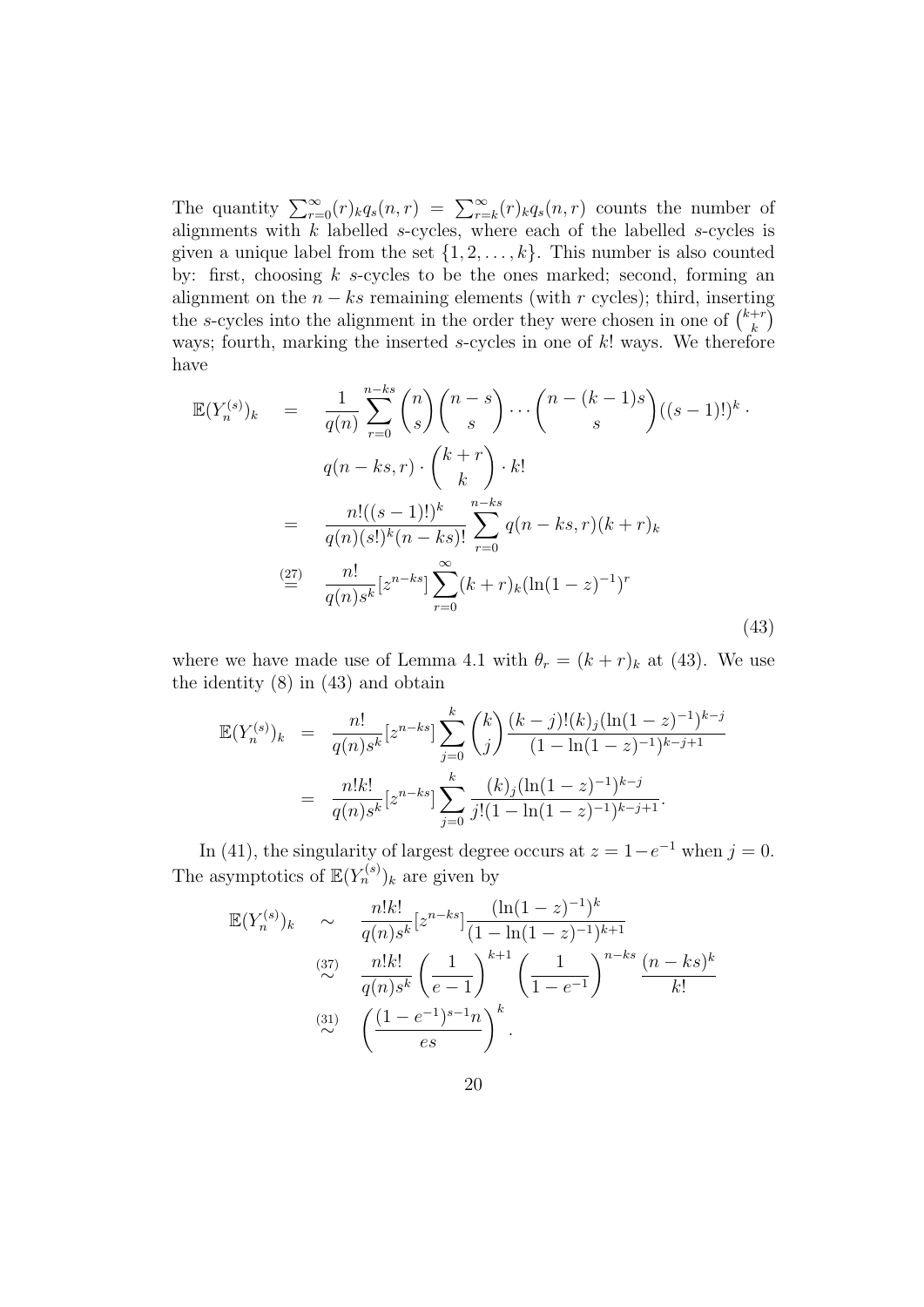where we have used the assumption  $s = o(n)$ . The almost sure convergence result (42) is an application of Chebyshev's inequality as in the proof of Theorem 4.1. ٠

Observe that  $\sum_{s=1}^{\infty} s\tau_n^{(s)} = n$  and  $\sum_{s=1}^{\infty} \tau_n^{(s)} = \tau_n$ , showing that Theorem 41 agrees with (32) and Theorem 4.1, respectively, and indicating that Theorem 4.3 gives a good picture of the cycle structure of a random alignment.

#### 4.5 Maximal cycle size

In this subsection we get an estimate on the maximum size of a cycle in a random alignment.

**Theorem 4.4** Let  $N_n = \max_{i \geq 1} C_i$  be the maximal size of a cycle in a random alignment. Then for any constant  $K > 1/\ln((1-e^{-1})^{-1})$ 

$$
\mathbb{P}\left(\frac{\ln n}{\ln(1-e^{-1})^{-1}} - K \ln \ln n \le N_n \le \frac{\ln n}{\ln(1-e^{-1})^{-1}}\right) \to 1.
$$

**Proof** Clearly,  $\tau_n^{(s)}$  is monotone decreasing in s for  $s \geq 2$ . Define

$$
s_K = \frac{\ln n}{\ln(1 - e^{-1})^{-1}} - K \ln \ln n.
$$

We have

$$
\tau_n^{(s_K)} = \frac{n(1 - e^{-1})^{\frac{\ln n}{\ln(1 - e^{-1}) - 1} - K \ln \ln n - 1}}{e \left( \frac{\ln n}{\ln(1 - e^{-1}) - 1} - K \ln \ln n \right)} = \Theta \left( \frac{(1 - e^{-1})^{-K \ln \ln n}}{\ln n} \right) \to \infty
$$

and therefore because of Theorem 4.3 it follows that  $\mathbb{P}(N_n \geq s_K) \to 1$ . Furthermore, with  $s_0$  defined to be

$$
s_0 = \frac{\ln n}{\ln(1 - e^{-1})^{-1}},
$$

we have

$$
\mathbb{P}(N_n > s_0) \leq \sum_{s>s_0} \mathbb{E}(Y_n^{(s)})
$$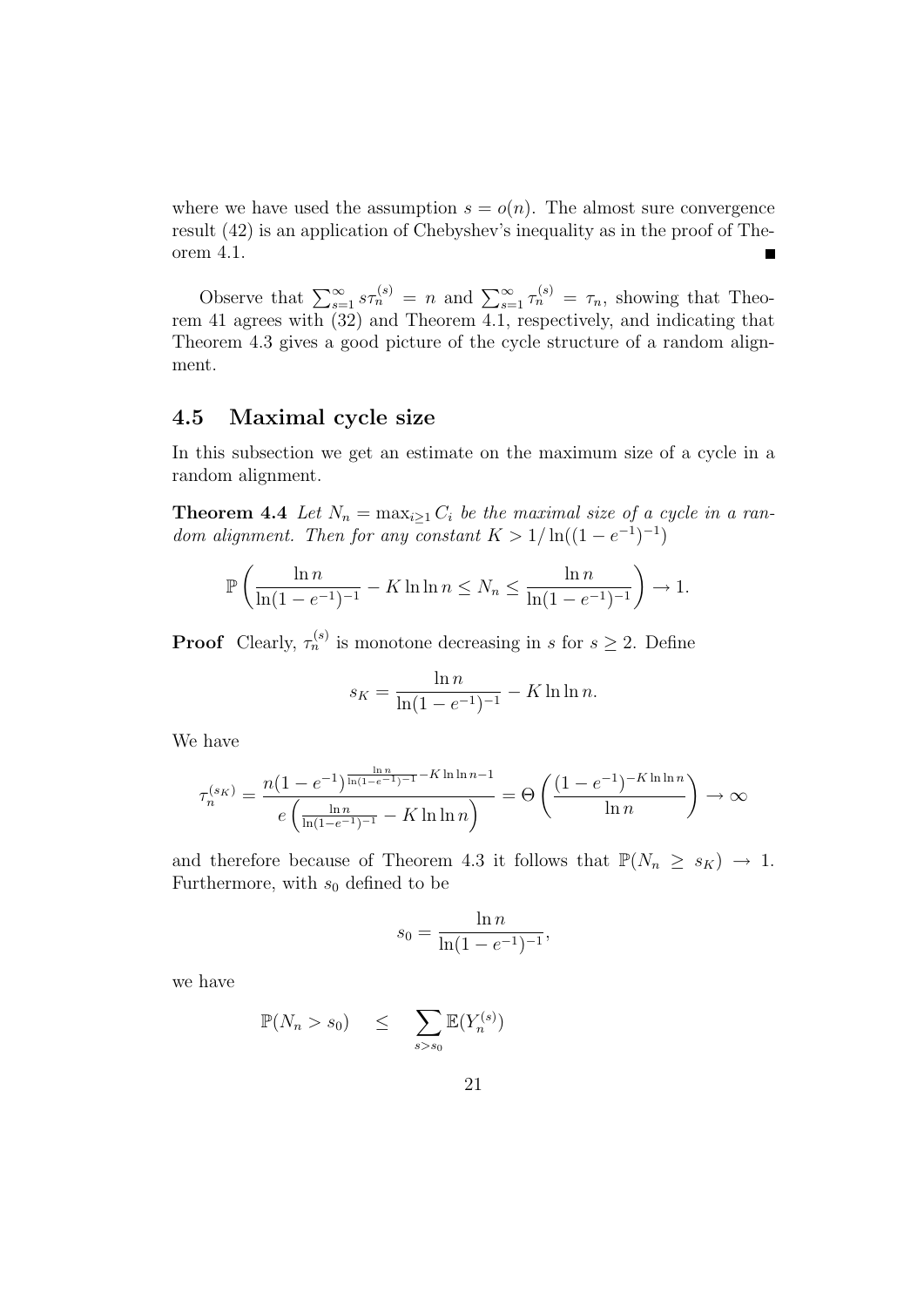$$
\stackrel{\text{(41)}}{=} \sum_{s \ge s_K} \frac{n!}{q(n)s} [z^{n-s}] \frac{1}{(1 - \ln(1 - z)^{-1})^2}
$$
\n
$$
= O\left(\sum_{s > s_0} \frac{n!(n - s)}{q(n)s(1 - e^{-1})^{n-s}}\right)
$$
\n
$$
\stackrel{\text{(31)}}{=} O\left(n \sum_{s > s_0} \frac{(1 - e^{-1})^s}{s}\right)
$$
\n
$$
= O\left(n \frac{(1 - e^{-1})^{s_0}}{s_0}\right)
$$
\n
$$
= o(1), \qquad (41)
$$

where we have used the  $O(\cdot)$  version of singularity analysis to give the upper bound indicated by (37) at (44).

## 5 Concluding remarks

Preorders and alignments are examples of structures which are linearly ordered sets of structures of a simpler type (sets and cycles, respectively). The problems studied here could be generalized simply by taking linearly ordered sets of other types of structures. However, there is a context in which these objects arise naturally, and which suggests further problems to study.

The right context is probably the notion of a species [13, 4]. To quote from the preface of [4],

 $\ldots$  a species of structures is a rule, F, associating with each finite set U a set  $F[U]$  which is "independent of the nature" of the elements of U. The members of the set  $F[U]$ , called F-structures, are interpreted as combinatorial structures on the set  $U$  given by the rule  $F$ . The fact that the rule is independent of the nature of the elements of U is expressed by an invariance under relabelling.

Examples of species include S (sets),  $\mathcal{L}$  (linear orders),  $\mathcal{C}$  (cycles),  $\mathcal{T}$ (trees),  $G$  (graphs). So, for example,  $G[U]$  is the set of all graphs on the vertex set U, while  $\mathcal{S}[U] = \{U\}.$ 

The notion of *substitution* on species is defined as follows: if  $F$  and  $G$  are species such that  $G[\emptyset] = \emptyset$ , then  $(F \circ G)[U]$  is the set of structures consisting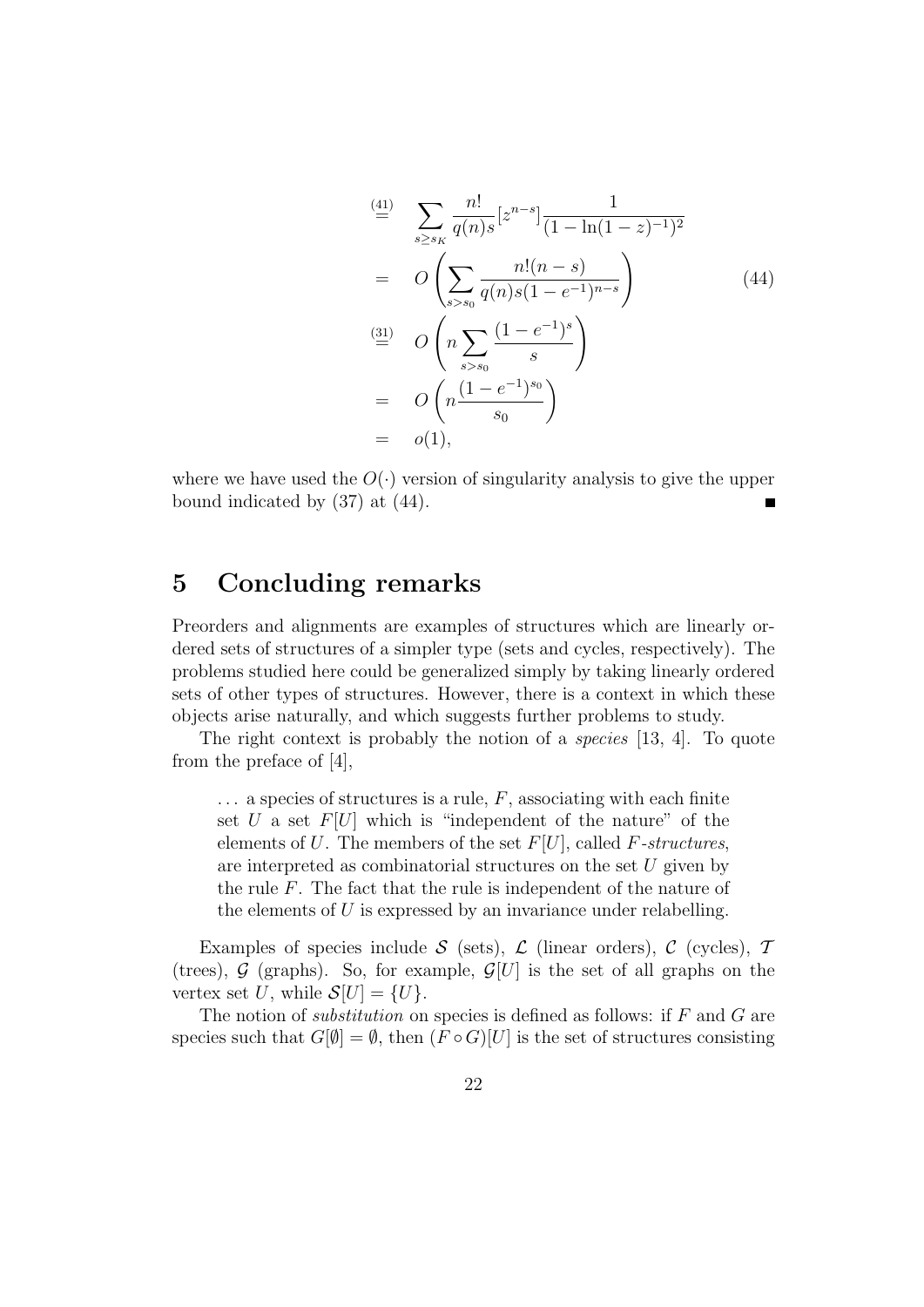of a partition  $\pi$  of U, a G-structure on each part of  $\pi$ , and an F-structure on the set of parts. Thus, preorders and alignments are respectively the species  $\mathcal{L} \circ \mathcal{S}$  and  $\mathcal{L} \circ \mathcal{C}$  respectively.

An important source of species is the theory of infinite permutation groups [6]. A permutation group G on an infinite set  $\Omega$  is said to be *oligo*morphic if it has only finitely many orbits on  $\Omega^n$  for all positive integers n. Given an oligomorphic permutation group G on  $\Omega$ , the structures on U in the associated species are essentially the orbits of G on  $|U|$ -tuples of elements of  $\Omega$ . A notable special case is that where G is the automorphism group of a homogeneous relational structure M (one in which every isomorphism between finite substructures is induced by an automorphism). In this case, the associated species can be thought of as the *age* of  $M$  [10], the class of finite structures embeddable in  $M$ . (In fact, this is not really special, since any permutation group is associated with a canonical relational structure which is homogeneous, but this structure in general will involve infinitely many relations.)

Note that all our above examples of species except trees come from oligomorphic groups in this way. (For example,  $\mathcal L$  is associated with the group of order-preserving permutations of the rational numbers, and  $\mathcal G$  with the automorphism group of the "random graph".) Moreover, substitution of species corresponds to the wreath product of permutation groups. See [6] for more details.

Our general philosophy is that species arising from oligomorphic permutation groups should be better-behaved combinatorially than arbitrary species. This behavior could show itself in several ways: restrictions on the possible growth rate of the counting function (including "smooth growth") is an obvious one. Another, which has not been investigated, concerns cases where there is a natural notion of "connected components" in the species, in which case one can ask the questions we have considered for preorders and alignments in this paper.

Now the obvious case in which such a notion of connected components exists is a substitution species  $F \circ G$ , where the connected components of a  $(F \circ G)$ -species are the G-structures on the parts of the partition  $\pi$ .

If the number of G-structures grows too rapidly, then almost all  $(F \circ G)$ structures will be connected, and so will be simply G-structures. If the number of F-structures grows too rapidly, then in almost all  $(F \circ G)$ -structures the partition  $\pi$  will have all its parts singletons; if there is just one G-structure on one element, then these structures are essentially just F-structures. So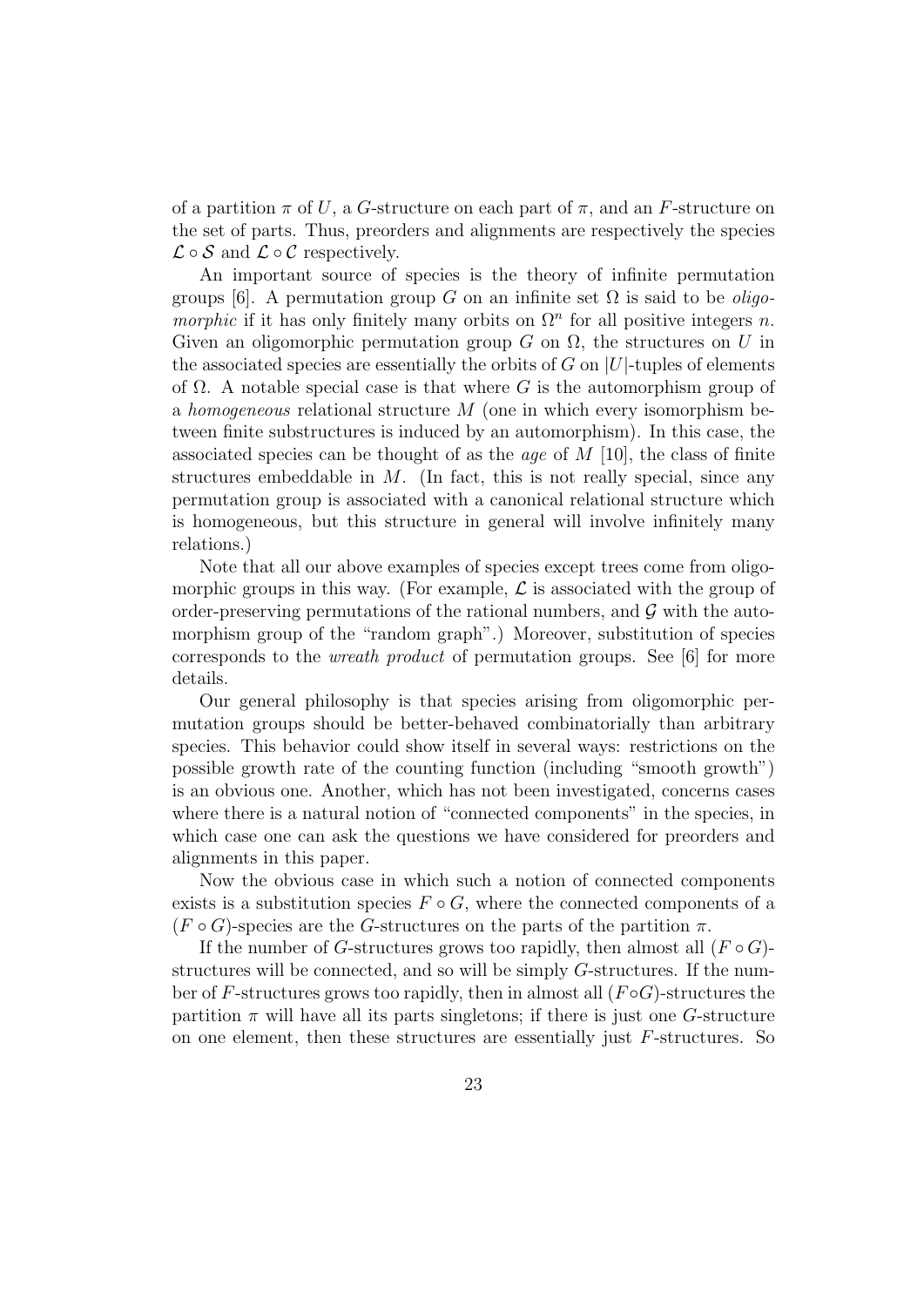interesting problems arise when there is not too much imbalance between the numbers of F- and G-structures. We propose that the cases  $\mathcal{S}, \mathcal{L}, \mathcal{C}$ , and their close relations  $\beta$  (betweenness in a linear order) and  $\mathcal D$  (separation in a circular order), are good candidates.

As we have observed, the cases  $S \circ S$  (partitions) and  $S \circ C$  (permutations) have well-developed theories, and we have considered the cases  $\mathcal{L} \circ \mathcal{S}$ (preorders) and  $\mathcal{L} \circ \mathcal{C}$  (alignments) in this paper. Several cases remain to be considered!

In addition, we mention the problem of deriving general results about the sizes of the components of  $F \circ G$  in terms of the counting functions for F and G, and also related problems associated with other species or group constructions such as the product action of the direct product [8].

## References

- [1] Bailey, R. W. (1997) The number of weak orderings on a finite set. Soc. Choice Welfare  $15\,559 - 562$ .
- [2] Barthelemy, J. P. (1980) An asymptotic equivalent for the number of total preorders on a finite set. Discrete Math. 29 311 – 313.
- [3] Bender, E. A. (1973) Central and local limit theorems applied to asymptotic enumeration. J. Comb. Theory, Ser.  $A$  15 91 – 111.
- [4] Bergeron, F., Labelle, G. and Leroux, P. (1998) Combinatorial Species and Tree-Like Structures, Encyclopedia of Mathematics and its Applications 67, Cambridge University Press, Cambridge.
- [5] Bollobás, B. (1985) Random Graphs. Academic Press.
- [6] Cameron, P. (1990) Oligomorphic Permutation Groups, London Mathematical Society Lecture Notes 152, Cambridge University Press, Cambridge.
- [7] Cameron, P. (1994) Combinatorics: Topics, Techniques, Algorithms. Cambridge University Press.
- [8] Cameron, P., Prellberg, T. and Stark, D. (2006) Asymptotic enumeration of incidence matrices, Journal of Physics (Conference Series) 42 59–70.